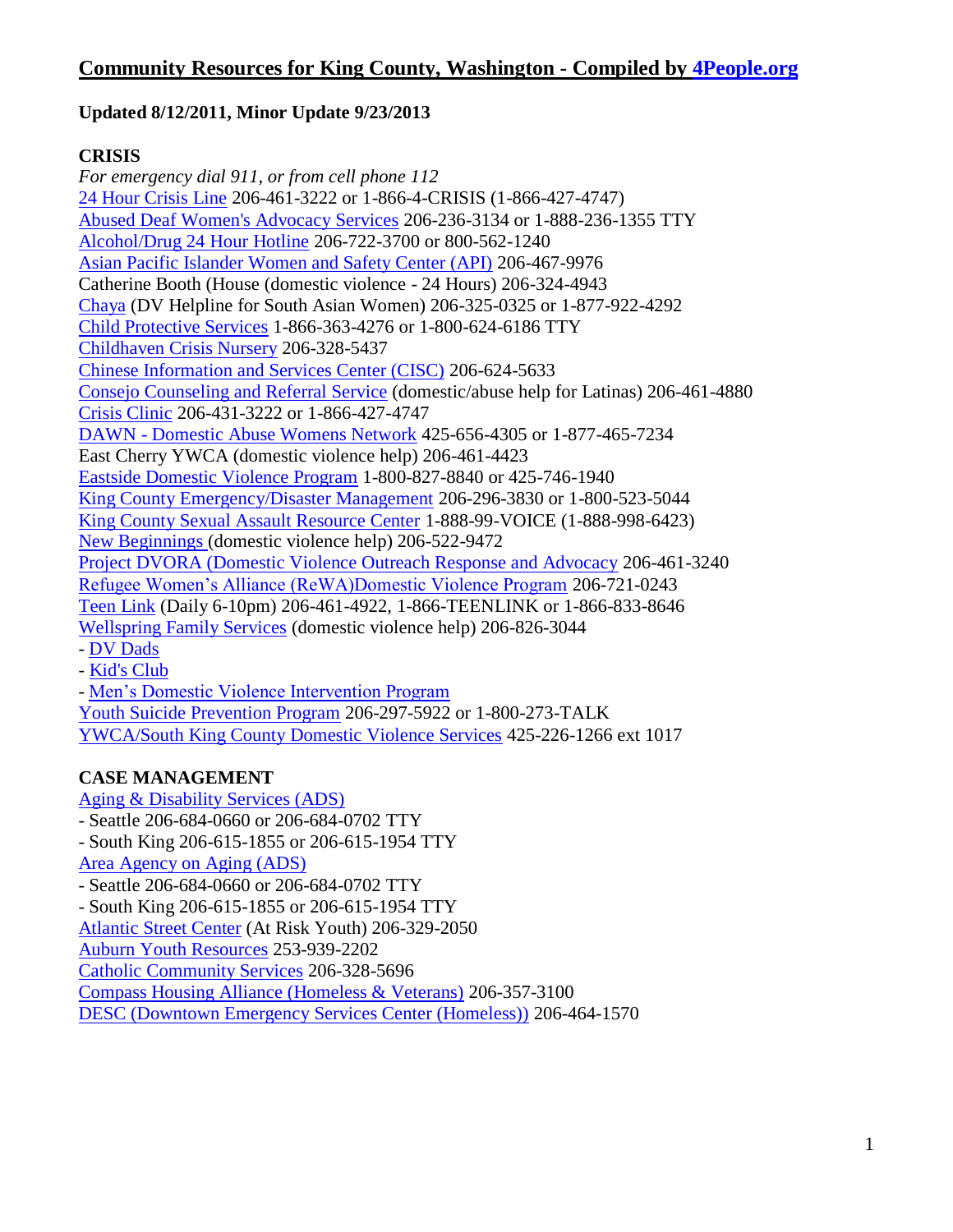[DSHS:](http://www.dshs.wa.gov/) 1-877-501-2233 or 1-800-209-5446 TTY

- Alderwood 20311 52nd Ave W, Suite 100, Lynnwood, WA 98036
- Auburn 810 28th St NE, Auburn, WA 98002
- Belltown 2106 2nd Ave, Seattle, WA 98121
- Capitol Hill 1700 E Cherry St, Seattle, WA 98122
- Federal Way 616 S 348th St, Federal Way, WA 98003
- King Eastside 805 156th Ave NE N40-1, Bellevue, WA 98007
- King North 9600 College Way N, Seattle, WA 98103
- King South 1313 W Meeker St, Suite 100, Kent, WA 98032
- Rainier 3600 S Graham St, Seattle, WA 98118
- Renton 500 SW 7th St, Suite B, Renton, WA 98057
- White Center 9650 15th Ave SW, Suite 200, Seattle, WA 98106
- [DSHS Aging & Disabilities](http://www.aasa.dshs.wa.gov/) 206-341-7750 or 1-800-346-9257

[DSHS Division of Developmental Disabilities:](http://www.dshs.wa.gov/ddd/)

- Kent Outstation 253-372-5770 or 1-800-974-4428
- Region 4 Headquarters 206-568-5700 or 1-800-314-3296
- SOLA Office 206-366-6700

[DSHS Division of Vocational Rehabilitation:](http://www.dshs.wa.gov/dvr/) 1-800-637-5627 (statewide)

- [Kent](http://www.dshs.wa.gov/dvr/ContactUs/kent.aspx) 1-800-622-1375
- [Lynwood](http://www.dshs.wa.gov/dvr/ContactUs/lynnwood.aspx) 1-800-745-5960
- [Seattle Mercer St](http://www.dshs.wa.gov/dvr/ContactUs/seattlemercer.aspx) 1-800-622-1375
- [Seattle North](http://www.dshs.wa.gov/dvr/ContactUs/northseattle.aspx) 1-800-622-1375
- [Seattle North Worksource](http://www.dshs.wa.gov/dvr/ContactUs/northseattleworksource.aspx) 206-529-6091
- [Seattle Rainier Worksource](http://www.dshs.wa.gov/dvr/ContactUs/seattlerainier.aspx) 1-800-622-1375
- [Seattle YWCA Worksource](http://www.dshs.wa.gov/dvr/ContactUs/seattleworksource.aspx) 1-800-622-1375

**[ESD 121 In School Homeless Youth:](http://www.k12.wa.us/HomelessEd/pubdocs/HomelessLiaisonContactList.pdf)** 360-802-7107

- [Auburn School District](http://www.auburn.wednet.edu/) 253-931-4938
- [Bellevue School District](http://www.bsd405.org/) 425-425-4175 or 425-456-4241
- [Enumclaw School District](http://www.enumclaw.wednet.edu/) 360-802-7104 or 360-802-7107
- [Federal Way School District](http://www.fwsd.wednet.edu/) 253-945-5966
- [Highline School District](http://www.hsd401.org/) 206-277-5904
- [Issaquah School District](http://www.issaquah.wednet.edu/) 425-837-7045
- [Kent School District](http://www.kent.k12.wa.us/) 253-373-7099 or 253-373-7269
- [Lake Washington School District](http://www.lwsd.org/) 425-936-1297 or 425-936-1407
- [Mercer Island School District](http://www.misd.k12.wa.us/) 206-230-6336
- [Northshore School District](http://www.nsd.org/) 425-408-7725 or 425-408-7726
- [Renton School District](http://www.rentonschools.us/) 425-204-2410
- [Riverview School District](http://www.riverview.wednet.edu/) 425-844-4515 or 425-844-4518
- [Seattle School District](http://www.seattleschools.org/) 206-252-0822
- [Shoreline School District](http://schools.shorelineschools.org/specialed/homeless/) 206-393-3387
- [Skykomish School District](http://www.skykomishschool.com/) 360-677-2623
- [Snoqualmie Valley School District](http://www.svsd410.org/) 425-831-8000
- [Tahoma School District](http://www.tahomasd.us/) 425-413-3400
- [Tukwila School District](http://www.tukwila.wednet.edu/) 206-901-8035 or 206-901-8044
- [Vashon Island School District](http://www.vashonsd.org/) 206-463-2121 ext 8123 or 206-463-9171 ext 518

[King County Housing Authority](http://www.kcha.org/) 206-574-1100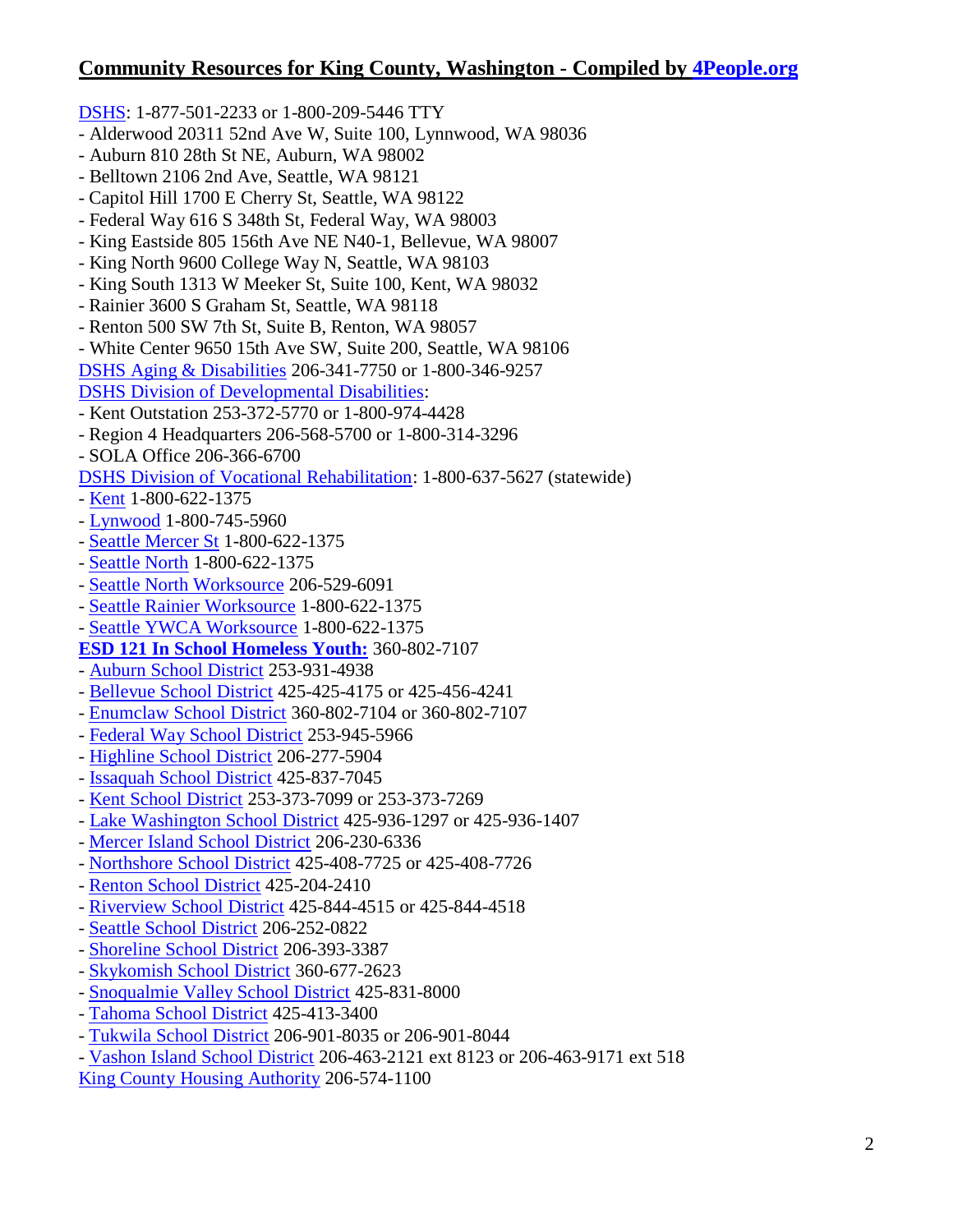[King County Veterans Program](http://www.kingcounty.gov/socialservices/veterans.aspx)

- Auburn/Renton 206-205-3211
- Seattle 206-296-7567

[New Horizons Ministries Homeless Youth Drop-In Center](http://www.nhmin.org/) 206-374-0866

**[Offenders Employment Resources](http://www.wa.gov/esd/oes/)**

- [DSHS Division of Vocational Rehab Seattle Mercer St](http://www.dshs.wa.gov/dvr/ContactUs/seattlemercer.aspx) 206-273-7100 or 1-800-622-1375 Voice/TTY
- [DSHS Division of Vocational Rehab Seattle North](http://www.dshs.wa.gov/dvr/ContactUs/northseattle.aspx) 206-440-2230 or 1-800-622-1375 Voice/TTY
- Seattle/King County Workforce Development Area
- WorkSource Affiliate Auburn 253-804-1177
- WorkSource Affiliate Downtown Seattle 206-436-8600
- WorkSource North Seattle 206-440-2500
- WorkSource Affiliate Rainier 206-721-6000
- WorkSource Redmond 425-861-3700
- WorkSource Renton 206-205-3500
- WorkSource Affiliate South Seattle Community College 206-764-5304
- [Renton Housing Authority](http://www.rentonhousing.org/) 425-226-1850

[Senior Services of Seattle-King County](http://www.seniorservices.org/) 206-448-3110 or 1-888-435-3377 or 1-888-4-ELDERS

[Support, Advocacy, Growth and Employment \(SAGE, mental](http://www.desc.org/sage.html) health) 206-464-6454

[Seattle Housing Authority:](http://www.seattlehousing.org/) 206-615-3300

[Seattle's Union Gospel Mission:](http://www.ugm.org/) 206-622-5177

[Street Youth Ministries](http://www.streetyouthministries.org/) 206-524-7301

Transitional Housing, Operating & Rent assistance (THOR) 206-263-9088

[Youthcare \(ages 15 -](http://www.youthcare.org/) 24) 206-694-4500 or 1-800-833-6388

# **CHILD OR RESPITE CARE**

### [Boys & Girls Club Before & After School Care:](http://www.positiveplace.org/findaclub.html)

- Auburn Extension (Federal Way Club) 253-804-5915
- Bagley Elementary 206-853-5297
- [Ballard Club](http://www.ballard.positiveplace.org/childcare.html) 206-783-5775
- Bethany Community Church 206-853-4301
- [BF Day Elementary](http://www.wallingfordboysandgirlsclub.org/bfday.htm) 206-547-7169
- Blackwell Elementary 206-240-5278
- Coe Elementary 206-281-9197
- Coho Kids Time 206-297-7764
- Emily Dickinson Club 425-250-4788
- [Federal Way Club](http://www.fwbgc.org/) 253-681-6516
- [Joel E. Smilow Clubhouse at Rainier Vista](http://rv.positiveplace.org/programs.html) 206-436-1890
- [Kirkland Main Club](http://www.onepositiveplace.org/) 425-827-0132
- Lawton Elementary 206-283-4361
- McAuliffe Elementary 206-240-4683
- Mead Elementary 206-293-4819
- [Mercer Island Club](http://www.mi.positiveplace.org/childcare.html) 206-436-1944
- North Seattle Club 206-436-1850
- Northgate 206-478-5012
- North Beach Elementary 206-250-9867
- Olympic Hills Elementary 206-363-3717
- Redmond Elementary 206-478-6774
- Renton/Skyway Club 206-436-1920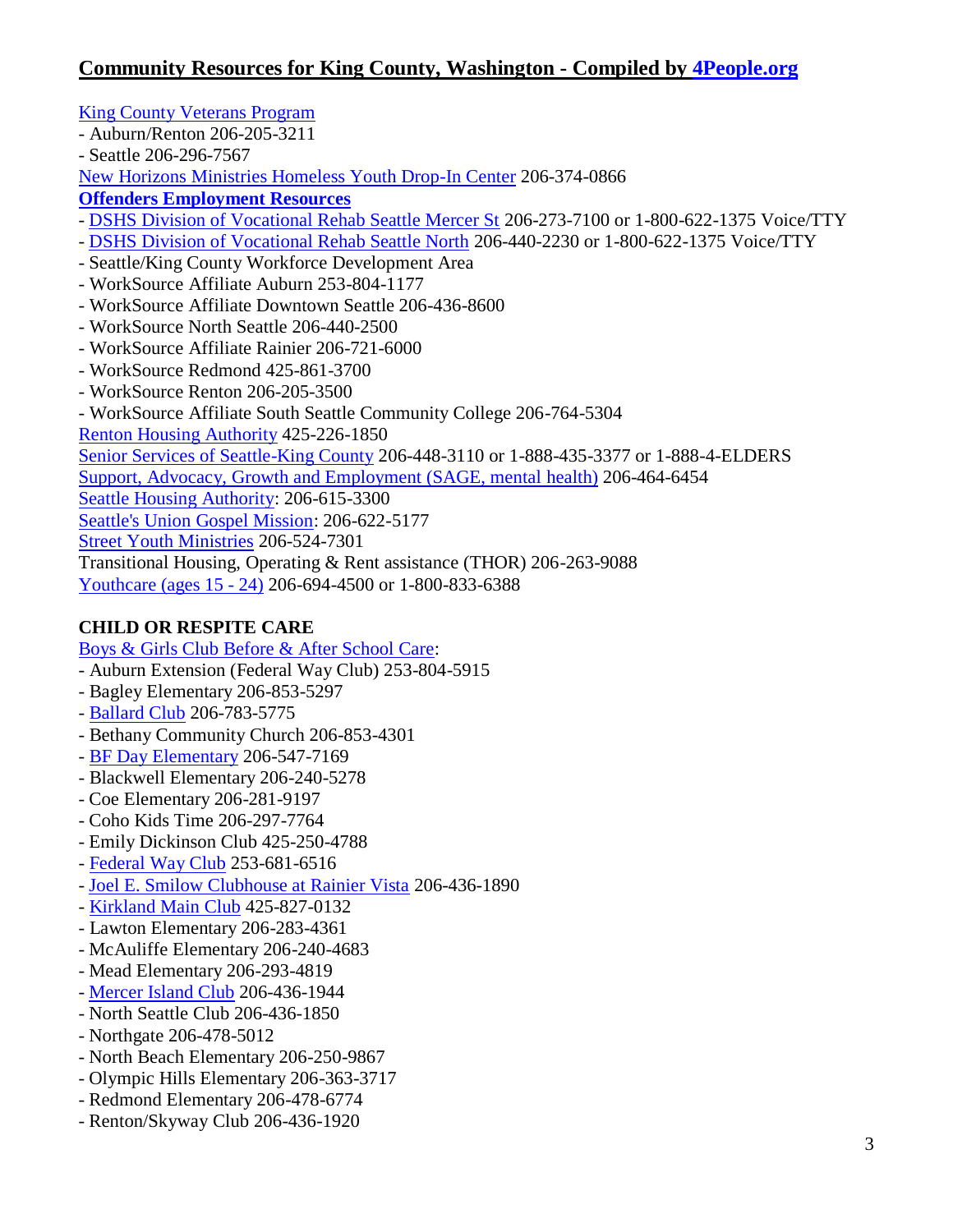- [Ron Sandwith Teen Center \(EX3\)](http://www.ex3live.com/) 253-681-6500
- Rosa Parks Elementary 425-836-9287
- [Rotary Club](http://www.rotary.positiveplace.org/) 206-436-1880
- [Sacajawea Elementary](http://www.wallingfordboysandgirlsclub.org/sacajawea.htm) 206-526-1357
- Smith Elementary 206-478-6615
- Southwest Club 206-436-1910
- [View Ridge Elementary](http://www.wallingfordboysandgirlsclub.org/viewridge.htm) 206-523-8447

[Child Care Resources of King County](http://www.childcare.org/) 206-329-5544 or 1-877-512-3948

### **CHILD DEVELOPMENT PROGRAMS & SERVICES**

ALL CITIES: [Center on Human Development & Disability](http://depts.washington.edu/chdd/) 206-598-4317 [Child care resource & referral](http://www.childcare.org/ccr/index.asp) 206-329-5544 or 1-877-512-3948 [Childhaven](http://www.childhaven.org/) 206-624-6477 [Children's Hospital & Regional Medical Center](http://www.seattlechildrens.org/) 206-987-2000 CHRMC/ECHI 206-987-5146 [First Steps \(Insurance for prenatal care\)](http://www.kingcounty.gov/healthservices/health/personal/famplan/services/fsprenatal.aspx) [Hearing, Speech and Deafness Center](http://www.hsdc.org/education/) 206-323-5770 [Listen and Talk](http://www.listentalk.org/) 206-985-6646 [Northwest Center Kids](http://www.nwcenterkids.org/) 206-286-2322 [Swedish Hospital Pediatric Therapy](http://www.swedish.org/Services/Pediatric-Specialty-Care/Services/Pediatric-Therapy-Services) 206-386-3592 [Washington Elks Therapy Program](http://www.tallelks.org/) 1-800-825-3557

### AUBURN/SEATTLE:

[Boyer Children's Clinic](http://www.boyercc.org/) 206-325-8477 Family Conversations (home instruction program for deaf/hard-of-hearing children aged birth to three) 206-528-5147 [Muckleshoot Birth-To-Three](http://www.muckleshoot.nsn.us/services/department-of-education/birth-to-three.aspx) 253-804-9695

BELLEVUE: [Kindering Center](http://www.kindering.org/) 425-747-4004

BOTHELL: [Hearing, Speech & Deafness Center](http://www.hsdc.org/) 206-323-5770 or 1-800-761-2821 [NW Center Child Development Program](http://www.nwcenter.org/CS-ChildPrograms.asp) 206-286-2322

FEDERAL WAY: [Birth To Three Developmental Center](http://www.birthtothree.org/) 253-874-5445 The Handle Institute 206-204-6000

HIGHLINE / KENT: [Children's Therapy Center](http://www.ctckids.org/) of Kent & Highline 253-854-5660

ISSAQUAH / NORTH BEND SHORELINE: [Encompass](http://www.encompassnw.org/) 425-888-2777 or 1-800-833-6388 TTY [Wonderland Developmental Center](http://www.wdcbirthtothree.org/) 206-364-3777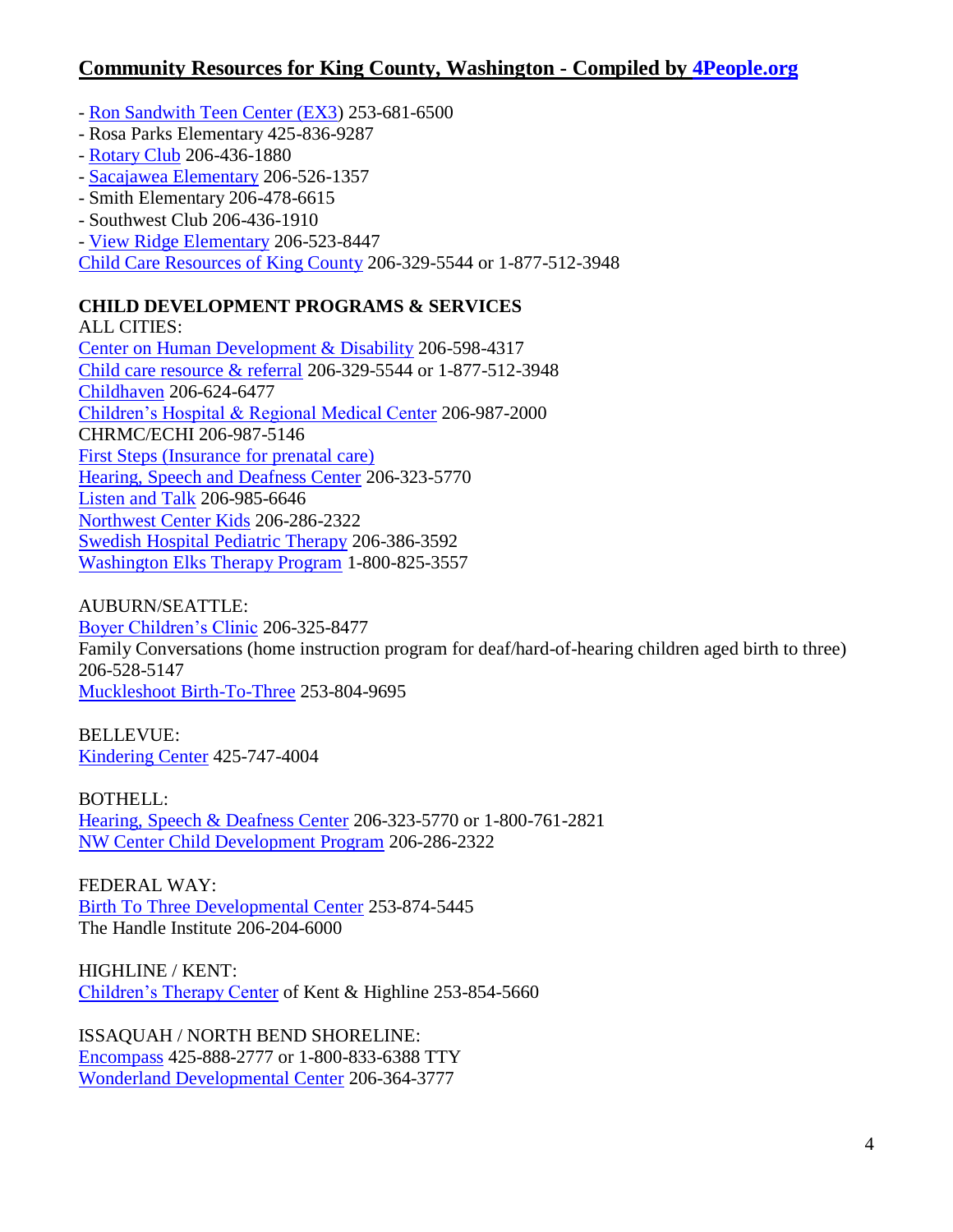PUYALLUP/TACOMA: [Good Samaritan Hospital/Children's Therapy](http://www.multicare.org/goodsam/childrens-therapy-unit) 253-697-5200 [Mary Bridge Children's Health Center](http://www.marybridge.org/) 253-403-1400 or 1-800-552-1419

RENTON / WOODINVILLE: [Little Bit Therapeutic Riding Center](http://www.littlebit.org/) 425-882-1554 Puget Sound Therapy Services 425-291-9200 [Valley Medical Center/Children's Therapy](http://www.valleymed.org/services/pediatrics/childrens_therapy.asp) 425-656-4215

#### **CLOTHING, FURNITURE & HOUSEWARES**

American Cancer Society/Discovery Shop 206-524-3399 [Bargain Fair Thrift Shop](http://seattle.assistanceleague.org/ps.thriftshop.cfm?ID=975) 206-547-4680 Backstage Thrift 206-937-1910 [Cheap Chickadee Thrift Shop](http://www.cheapchickadee.org/) 206-760-9650 [City of Hope Second Hand Rose](http://www.cityofhope.org/giving/regional-fundraising-offices/seattle/Pages/chapters.aspx) 206-784-0298 [DESC](http://www.desc.org/) 206-515-1517 Deseret Industries - Federal Way 253-839-9045 - Seattle 206-542-9447 Fletcher's General Store 206-364-4069 [Goodwill Industries](http://www.seattlegoodwill.org/shop/stores) - Ballard 206-957-5544 - Bellevue 425-649-2080 - Burien 206-957-1020 - Outlet 206-957-5516 - Renton 425-264-0277 - Seattle 206-860-5711 - Shoreline 206-631-8454 - University District 206-547-1487 [Imagine That! Thrift Store](http://imaginethatthriftstore.com/) 206-783-0975 [Lifelong Thrift Store](http://www.lifelongaidsalliance.org/thriftstore) 206-937-3481 [Operation School Bell](http://seattle.assistanceleague.org/ps.projects.cfm?ID=976) 206-547-4680 [Providence Regina House Clothing Bank](http://providence.org/washington/regina_house/default.htm) 206-763-9204 R Shoppe 206-783-4230 [Salvation Army](http://www.salvationarmynw.org/thrift.asp) - Burien 206-438-4546 - Des Moines 253-839-8062 - Seattle 206-624-0204 [Seattle Children's Hospital Research Foundation Thrift Stores](http://www.seattlechildrens.org/ways-to-help/shopping/locations/) - Kent Thrift Store 253-850-8216 - Redmond Thrift Store 425-746-3092 - Shoreline Thrift Store 206-448-7609 [Sharehouse Furniture Bank](http://www.thesharehouse.org/) 206-767-5280 Shop & Save 206-762-8099 Southeast Seattle Senior Thrift 206-760-9650 [Stop 'N Shop Senior Thrift Store](http://www.stop-n-shopthrift.org/) 206-932-4044 [St Vincent de Paul](http://www.svdpseattle.org/FoodBank.htm) 206-722-9071 Sunshine House Thrift Shop 206-324-9774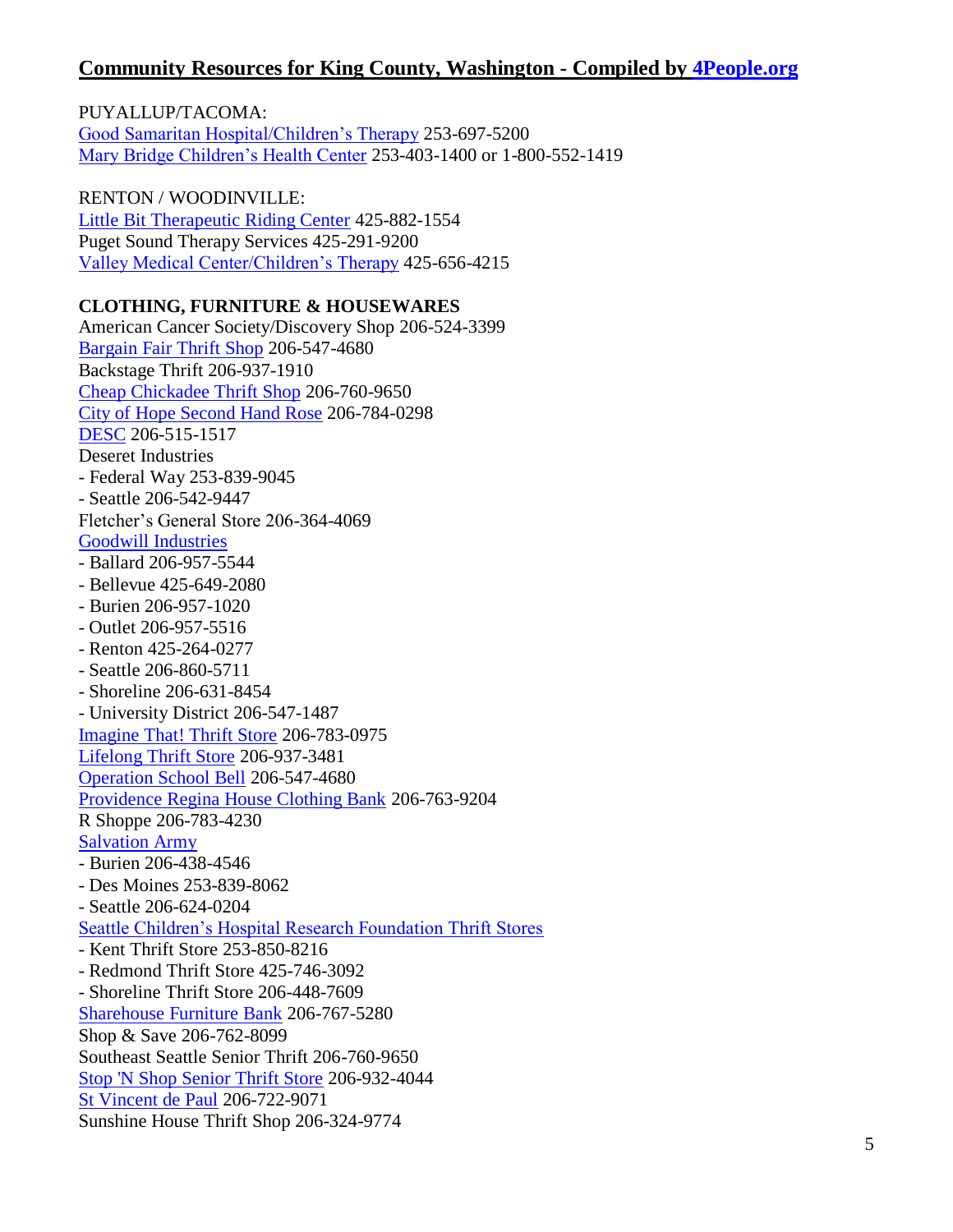Trinity Thrift Shop 206-264-1698 [YWCA](https://www.ywcaworks.org/NetCommunity/Page.aspx?pid=394) (work clothes for women) 206-461-4882

#### **DOCUMENT REPLACEMENT, SCHOOL SUPPLIES, QUALITY OF LIFE** [YWCA](http://www.ywcaworks.org/) 206-461-4882

#### **EDUCATION: SCHOOL DISTRICTS, SPECIAL ED**

*[Tutor Hunt](http://www.tutorhunt.com/) (find tutors)* [Auburn School District](http://www.auburn.wednet.edu/) 253-931-4990 [Bellevue School District](http://www.bsd405.org/) 425-456-4000 [Bellevue School District Special Education](http://www.bsd405.org/default.aspx?tabID=1167) 425-456-4144 [Enumclaw School District](http://www.enumclaw.wednet.edu/) 360-802-7100 [Federal Way School District](http://www.fwps.org/) 253-945-2000 [Federal Way School District Special Education](http://www.fwps.org/dept/sped/) 253-945-2080 [Highline School District](http://www.hsd401.org/) 206-433-2505 [Highline School District Special Education](http://www.hsd401.org/studentfamily/specialservices/) 206-433-2125 [Issaquah School District](http://www.issaquah.wednet.edu/) 425-837-7000 [Issaquah School District Special Education](http://www.issaquah.wednet.edu/district/departments/SpecServices/Default.aspx?dord=1) 425-837-7085 or 425-837-7090 [Kent School District](http://www.kent.k12.wa.us/) 253-373-7000 [Kent School District Special Education](http://www.kent.k12.wa.us/site/Default.aspx?PageID=371) 253-373-7513 [Lake Washington School District](http://www.lwsd.org/) 425-936-1200 [Lake Washington School District Special Education](http://www.lwsd.org/Parents/Special-Education/Pages/default.aspx) 425-936-1201 [Mercer Island School District](http://www.misd.k12.wa.us/) 206-236-3330 [Mercer Island School District Special Education](http://www.misd.k12.wa.us/curriculum/SpEd_info.html) 206-236-3330 [Northshore School District](http://www.nsd.org/) 425-408-6000 [Renton School District](http://www.rentonschools.us/) 425-204-2300 [Renton School District Special Education](http://www.rentonschools.us/Departments/Special_Education) 425-204-2285 [Riverview School District](http://www.riverview.wednet.edu/) 425-844-4500 [Riverview School District Special Services](http://www.riverview.wednet.edu/schools/school_programs.htm) 425-844-4516 [Seattle Public Schools](http://www.seattleschools.org/) 206-252-0000 [Seattle Public Schools Special Education](http://www.seattleschools.org/modules/cms/pages.phtml?sessionid=71cac6c671b1d6594fbfac74040e0ad7&pageid=211196&sessionid=71cac6c671b1d6594fbfac74040e0ad7) 206-252-0053 [Shoreline Public Schools](http://www.shorelineschools.org/) 206-367-6111 [Shoreline Public Schools Special Education](http://schools.shorelineschools.org/specialed/special-education/) 206-367-6111 [Skykomish School District](http://www.skykomishschool.com/) 360-677-2623 [Snoqualmie Valley School District](http://www.svsd410.org/) 425-831-8000 [Snoqualmie Valley School District Special Education](http://www.svsd410.org/departments/studentservices/SpecEd.asp) 425-831-8040 [Tahoma School District](http://www.tahomasd.us/) 425-413-3400 [Tahoma School District Special Education](http://www.tahomasd.us/studentlearning/specservices/) 425-413-3415 [Tukwila School District](http://www.tukwila.wednet.edu/) 206-901-8000 [Tukwila School District Special Education](http://www.tukwila.wednet.edu/index.php?option=com_content&task=view&id=60&Itemid=235) 206-901-8000 [Vashon Island School District](http://www.vashonsd.org/) 206-462-2121 [Vashon Island School District](http://www.vashonsd.org/index.php?/student-services/) 206-462-2121 ext 8120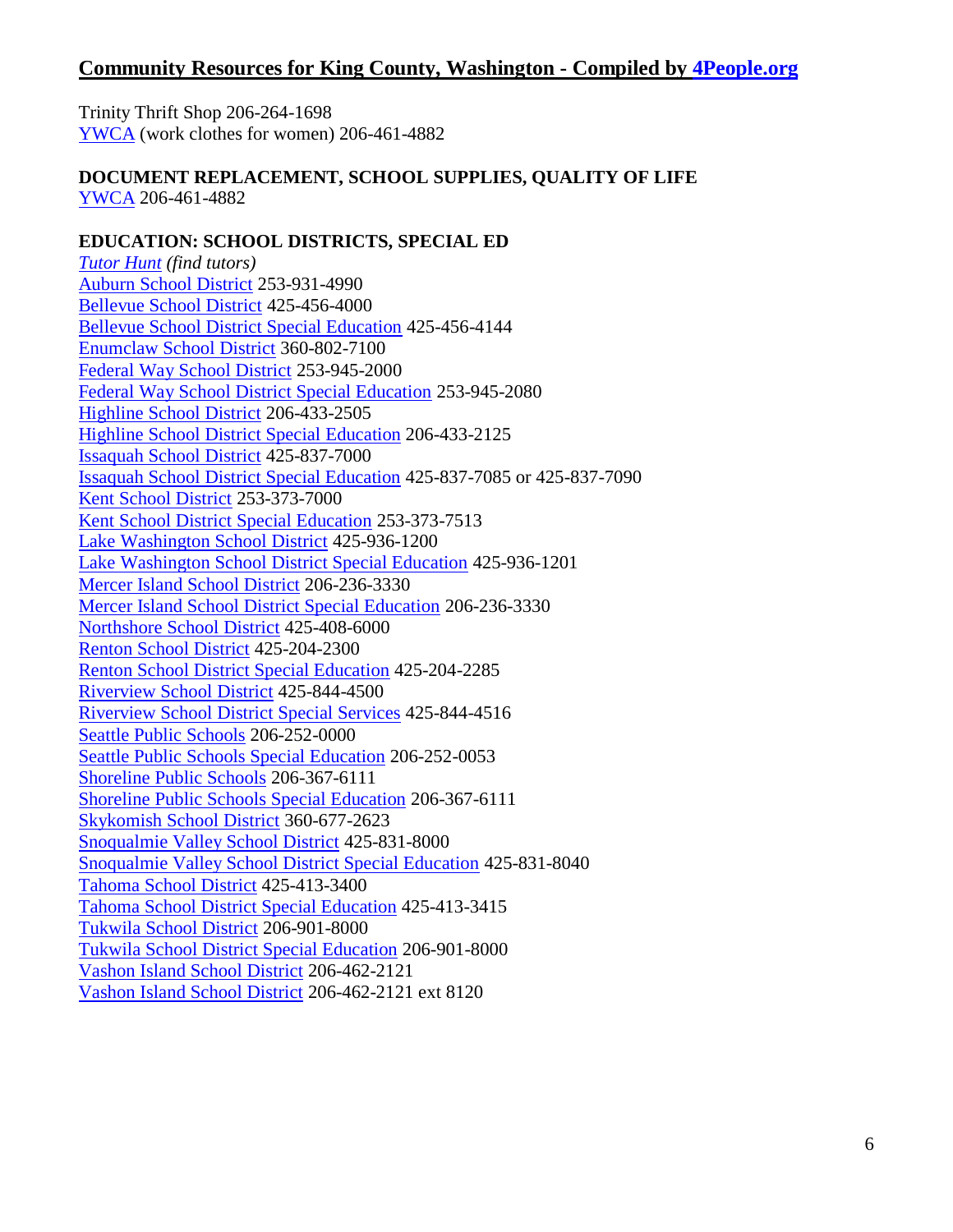## **EDUCATION: Early Education/Head Start**

Early Childhood Education Assistance Program (ECEAP)

- [City of Seattle ECEAP](http://www.seattle.gov/humanservices/children_families/school/early_learning.htm) 206-386-1148
- [Enumclaw School District](http://www.enumclaw.wednet.edu/departments/studentsupport/default.aspx) 360-802-7125
- [Federal Way Public Schools](http://www.fwps.org/dept/headstart/) 253-945-2379
- [Highline Public Schools](http://www.hsd401.org/directory/familycenter/earlychildhood.htm) 206-631-5100
- Kent Youth & Family Services Head Start/ECEAP 253-859-0300
- Kent Valley 253-854-8768
- [Puget Sound ESD](http://psesd.org/index.php?option=com_content&task=view&id=667&Itemid=617) 425-917-7875
- [Renton School District](http://www.rentonschools.us/Departments.aspx) 425-204-2241
- [Riverview School District](http://www.riverview.wednet.edu/schools/school_programs.htm) 425-844-4500
- [Tiny Tots Development Center](http://tinytotsdc.org/) 206-760-2670

## Head Start / Early Head Start

- [Atlantic Street Center Children's Services](http://www.atlanticstreet.org/programs/child-development) 206-329-2050
- Auburn School District Head Start 253-931-4943 or 253-833-0143 or 253-931-4982
- [Bellevue School District Head Start](http://www.bsd405.org/default.aspx?tabID=426) 425-456-4030
- [Curiosity Corner Head Start](http://curiositycornerschool.org/) 206-242-9936
- [Denise Louie Education Center](http://www.deniselouie.org/) 206-767-8223
- [Federal Way Public Schools](http://www.fwps.org/dept/headstart/) 253-945-2379
- Kent Youth & Family Services Head Start/ECEAP 253-859-0300
- [Lake Washington School District](http://www.lwsd.org/Parents/Other-Programs/Pages/Preschool.aspx) 425-882-8170
- [Northshore School District](http://www.nsd.org/education/components/scrapbook/default.php?sectiondetailid=89035&) 425-408-4861
- [Puget Sound ESD](http://psesd.org/index.php?option=com_content&task=view&id=661&Itemid=616) 425-917-7727 Renton School District 425-204-2500
- [Seattle Public Schools Head Start](http://district.seattleschools.org/modules/cms/pages.phtml?pageid=223296) 206-252-0960
- [United Indians of All Tribes Foundation Head Start/ Early Head Start](http://www.unitedindians.org/programs_001_001.html) 206-829-2216
- Yesler Terrace Head Start 206-264-4997

## **EDUCATION: Trade and Vocational Schools/Programs**

[King County Worker Retraining Programs](http://www.kingcounty.gov/employees/CareerSupport/WorkerRetraining.aspx) 206-296-3809 or 206-296-8592 [Seattle Vocational Institute](http://sviweb.sccd.ctc.edu/) 206-587-4950 [Stepworks Vocational Program](http://www.cpcwa.org/Services/stepworks.html) (for mentally ill) 206-545-2354

## **EDUCATION & SUPPORT FOR PARENTS**

[Renton Area Youth and Family Services \(RAYS\)](http://www.rays.org/) 206-722-2050 Southwest Family [& Youth Services \(Parenting classes\)](http://swyfs.org/family_center/) 206-937-7680

## **EMPLOYMENT**

[CAMP Youth Build](http://www.campseattle.org/) (ages 17 – 21) 206-205-3600 [Goodwill Job Training –](http://www.seattlegoodwill.org/jobtraining/jtecenters/seattle) Seattle 206-860-5791 [Greenriver Student Employment Center](http://www.greenriver.edu/student_employment/) 253-833-9111 ext 2553 King County Developmental [Disabilities Employment Services](http://www.kingcounty.gov/healthServices/DDD/services/employment.aspx) 206-263-9061 [King County Worker Retraining Programs](http://www.kingcounty.gov/employees/CareerSupport/WorkerRetraining.aspx) 206-296-3809 or 206-296-8592 **[Offenders Employment Resources](http://www.wa.gov/esd/oes/)**

- [DSHS Division of Vocational Rehab Seattle Mercer St](http://www.dshs.wa.gov/dvr/ContactUs/seattlemercer.aspx) 206-273-7100 or 1-800-622-1375 Voice/TTY
- [DSHS Division of Vocational Rehab Seattle North](http://www.dshs.wa.gov/dvr/ContactUs/northseattle.aspx) 206-440-2230 or 1-800-622-1375 Voice/TTY
- [Seattle/King County Workforce Development Area](http://www.seakingwdc.org/workforce/workforce-training-overview.html)
- --- WorkSource Affiliate Auburn 253-804-1177
- --- WorkSource Affiliate Downtown Seattle 206-436-8600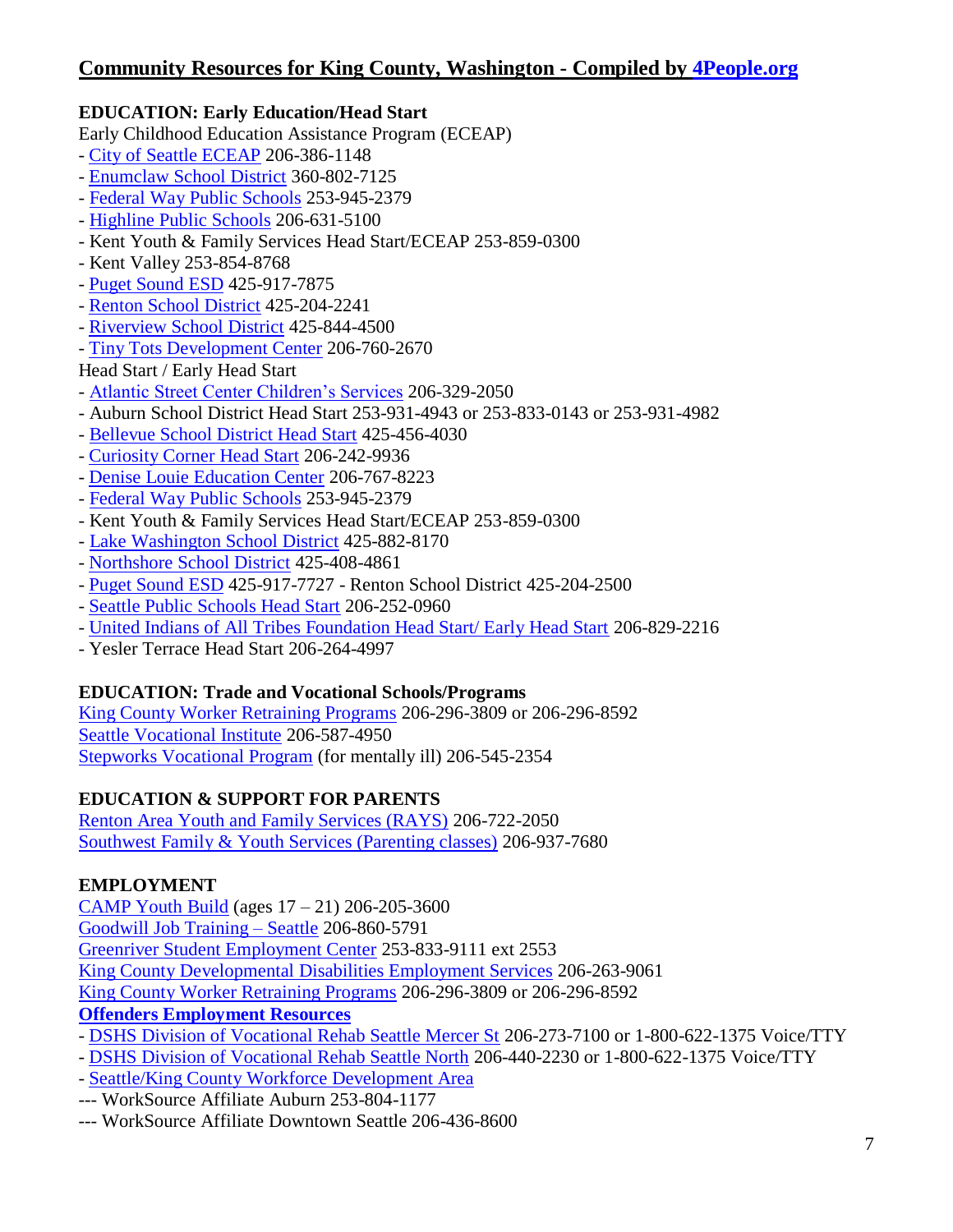- --- WorkSource North Seattle 206-440-2500
- --- WorkSource Affiliate Rainier 206-721-6000
- --- WorkSource Redmond 425-861-3700
- --- WorkSource Renton 206-205-3500
- --- WorkSource Affiliate South Seattle Community College 206-764-5304

[Seattle Youth Garden Works](http://www.sygw.org/) ( ages 14 – 22) 206-633-0451 ext 111

[Teen Internships](http://www.teenjobs.org/) 206-344-3310

[Washington State Labor Council, AFL-CIO](http://www.wslc.org/) 206-283-6121

[Washington Womens Employment And Education](http://www.wwee.org/) 253-859-3718 or 1-877-892-3718

[WorkSource King County](http://www.worksourceskc.org/)

- [Airport Jobs Connection](http://www.airportjobs.org/) 206-835-7501
- Auburn Affiliate 253-804-1177
- Bellevue College 425-564-2279
- Downtown Seattle 206-436-8600
- Highline Community College Connection 206-878-3710
- North Seattle Affiliate 206-440-2500
- North Seattle Community College Connection 206-527-3787
- Rainier Affiliate 206-721-6000
- Redmond 425-861-3700
- Renton 206-205-3500 or 1-800-536-9784
- Shoreline Community College Connection 206-546-5882
- South Seattle Community College Affiliate 206-764-5304

### **FINANCIAL ASSISTANCE**

Asset Building: Contact Diana Stone at [Washington Appleseed](http://www.waappleseed.org/) 206-275-1811 [Crime Victim Compensation](http://www.lni.wa.gov/ClaimsIns/CrimeVictims/About/default.asp) 1-800-762-3716 [DSHS:](http://www.dshs.wa.gov/) 1-877-501-2233 or 1-800-209-5446 TTY

- Alderwood 20311 52nd Ave W, Suite 100, Lynnwood, WA 98036
- Auburn 810 28th St NE, Auburn, WA 98002
- Belltown 2106 2nd Ave, Seattle, WA 98121
- Capitol Hill 1700 E Cherry St, Seattle, WA 98122
- Federal Way 616 S 348th St, Federal Way, WA 98003
- King Eastside 805 156th Ave NE N40-1, Bellevue, WA 98007
- King North 9600 College Way N, Seattle, WA 98103
- King South 1313 W Meeker St, Suite 100, Kent, WA 98032
- Rainier 3600 S Graham St, Seattle, WA 98118
- Renton 500 SW 7th St, Suite B, Renton, WA 98057
- White Center 9650 15th Ave SW, Suite 200, Seattle, WA 98106
- [DSHS Division of Developmental Disabilities:](http://www.dshs.wa.gov/ddd/)
- Kent Outstation 253-372-5770 or 1-800-974-4428
- Region 4 Headquarters 206-568-5700 or 1-800-314-3296
- SOLA Office 206-366-6700
- Foreclosure Assistance:
- [CCCS of Olympic South Sound](http://www.cccservices.com/) 425-803-9060
- [ClearPoint Financial Solutions, Inc](http://www.clearpointfinancialsolutions.org/) 1-877-442-9040
- [International District Housing Alliance](http://www.apialliance.org/) 206-623-5132
- [Solid Ground Washington](http://www.solid-ground.org/) 206-694-6700 or 1-866-297-4300
- [Urban League of Metropolitan Seattle](http://www.urbanleague.org/) 206-461-3697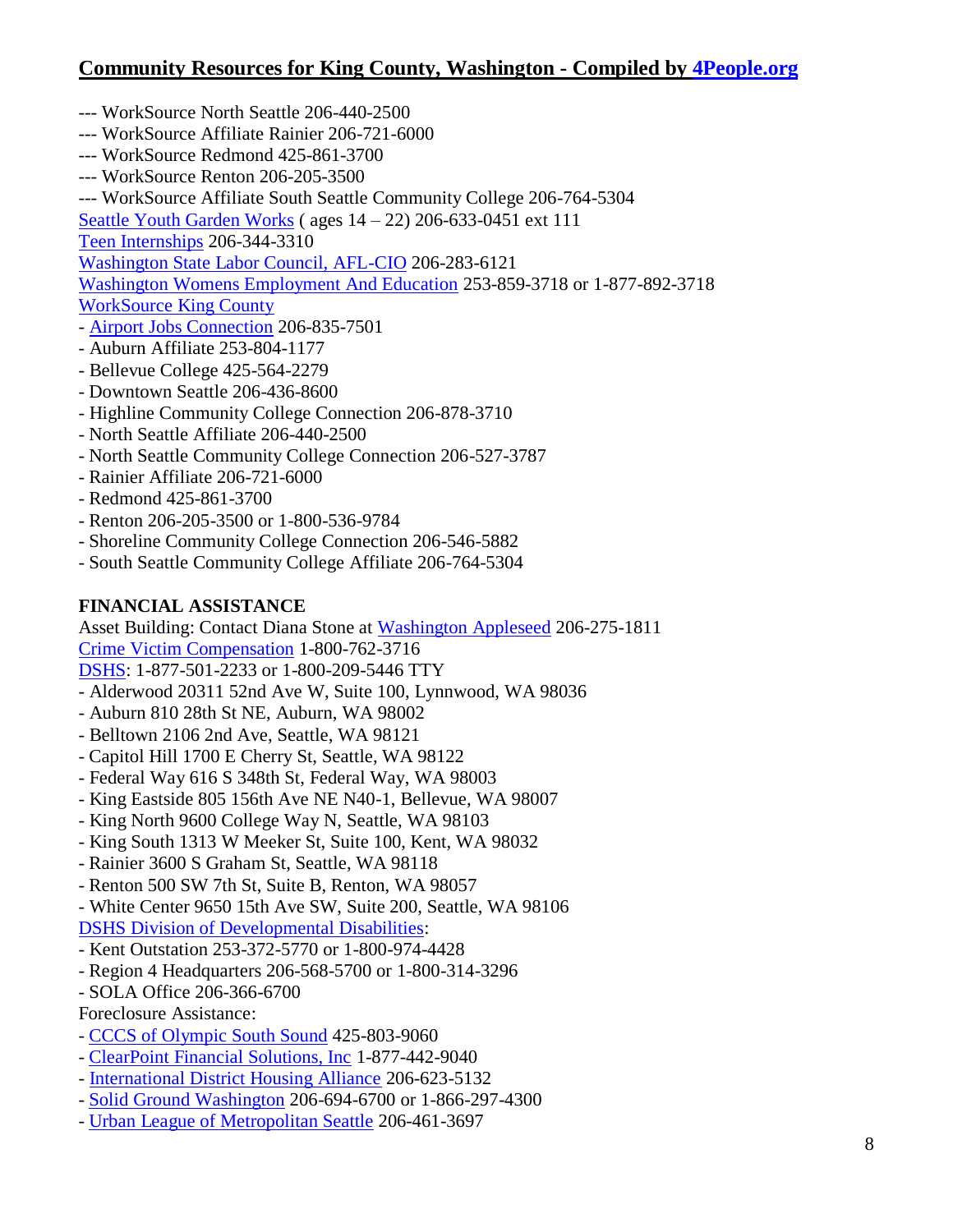[Stepworks Vocational Program](http://www.cpcwa.org/Services/stepworks.html) (for mentally ill) 206-545-2354 Supplemental Security Income (SSI from [Social Security\)](http://www.ssa.gov/) 1-800-772-1213

**FOOD ASSISTANCE & NUTRITION** [Auburn Food Bank](http://www.theauburnfoodbank.org/) 253-833-8925 [Ballard Food Bank](http://www.ballardfoodbank.org/) 206-789-7800 [Basic Food](http://parenthelp123.org/resources/food-resources/basic-food) (help with obtaining food stamps) 1-888-436-6392 [Beacon Avenue Food Bank](https://www.facebook.com/pages/Beacon-Avenue-Food-Bank/161365677237555?sk=info) 206-722-5105 [Blessed Sacrament Church Food Bank](http://www.blessed-sacrament.org/foodbank.html) 206-523-0823 [CAMP Seattle](http://www.campseattle.org/programs/food-bank/) 206-812-4970 (Home delivery available) [Cherry Street Food Bank](http://www.northwestharvest.org/Our_Partners/Cherry_Street_Food_Bank.htm) 206-625-0755 Childrens Home Society Of Washington - North Seattle Family Center 206-364-7930 [Des Moines Area Food Bank](http://www.myfoodbank.org/) 206-878-2660 [El Centro De La Raza Food Bank](http://www.elcentrodelaraza.com/WhatWeDo/hes.htm) 206-957-4634 [Enumclaw Kiwanis Food Bank](http://www.skcfc.org/enumclaw/) 360-825-6188 [Everette Food Bank \(VOA\)](http://www.voaww.org/Get-Help/Food/Food-Banks) 425-259-3191 [Familyworks Food Bank](http://www.familyworksseattle.org/food-bank) 206-694-6727 [Federal Way Food Bank](http://www.multi-servicecenter.com/get-help/food-bank/) 253-835-7678 [Food Bank At St. Marys](http://www.scn.org/frnf/stmarys.htm) 206-324-7100 ext 18 [Food Lifeline](http://www.foodlifeline.org/) 1-877-404-7543 Food Stamps - [DSHS:](http://www.dshs.wa.gov/) 1-877-501-2233 or 1-800-209-5446 TTY - Alderwood 20311 52nd Ave W, Suite 100, Lynnwood, WA 98036 - Auburn 810 28th St NE, Auburn, WA 98002 - Belltown 2106 2nd Ave, Seattle, WA 98121 - Capitol Hill 1700 E Cherry St, Seattle, WA 98122 - Federal Way 616 S 348th St, Federal Way, WA 98003 - King Eastside 805 156th Ave NE N40-1, Bellevue, WA 98007 - King North 9600 College Way N, Seattle, WA 98103 - King South 1313 W Meeker St, Suite 100, Kent, WA 98032 - Rainier 3600 S Graham St, Seattle, WA 98118 - Renton 500 SW 7th St, Suite B, Renton, WA 98057 - White Center 9650 15th Ave SW, Suite 200, Seattle, WA 98106 [Highline Area Food Bank](http://www.skcfc.org/highline/) 206-433-9900 [Hopelink:](http://www.hope-link.org/get_help/food/) - Bellevue 425-943-7555 - Kirkland/Northshore 425-889-7880 - Redmond 425-882-0241 - Shoreline 206-440-7300 - Sno-Valley 425-333-4163 [Issaquah Meals](http://www.ccsww.org/site/PageServer?pagename=homeless_communitymeals) (Catholic Community Services) 425-679-0342 [Jewish Family Service Food Bank](http://www.jfsseattle.org/foodbank.html) 206-461-3240 [Kent Food Bank & Emergency Services](http://www.skcfc.org/kentfoodbank/) 253-520-3550 [Lifelong Aids Alliance Chicken Soup Brigade](http://www.lifelongaidsalliance.org/csb) 206-957-1726 (meals & groceries) [Maple Valley Food Bank & Emergency Services](http://www.maplevalleyfoodbank.org/) 425-432-8139 [Meals on Wheels \(Seniors/disabled\)](http://www.seniorservices.org/getting_assistance/all_programs/meals_on_wheels.aspx) 206-448-5767 or 1-888-308-6325 [Mount Si Helping Hands Food Bank](http://mtsifoodbank.org/) 425-888-0096 North Auburn Baptist Church - Food Bank 253-631-0528 [North Helpline Emergency Services & Food Bank](http://www.northhelpline.org/) 206-367-3477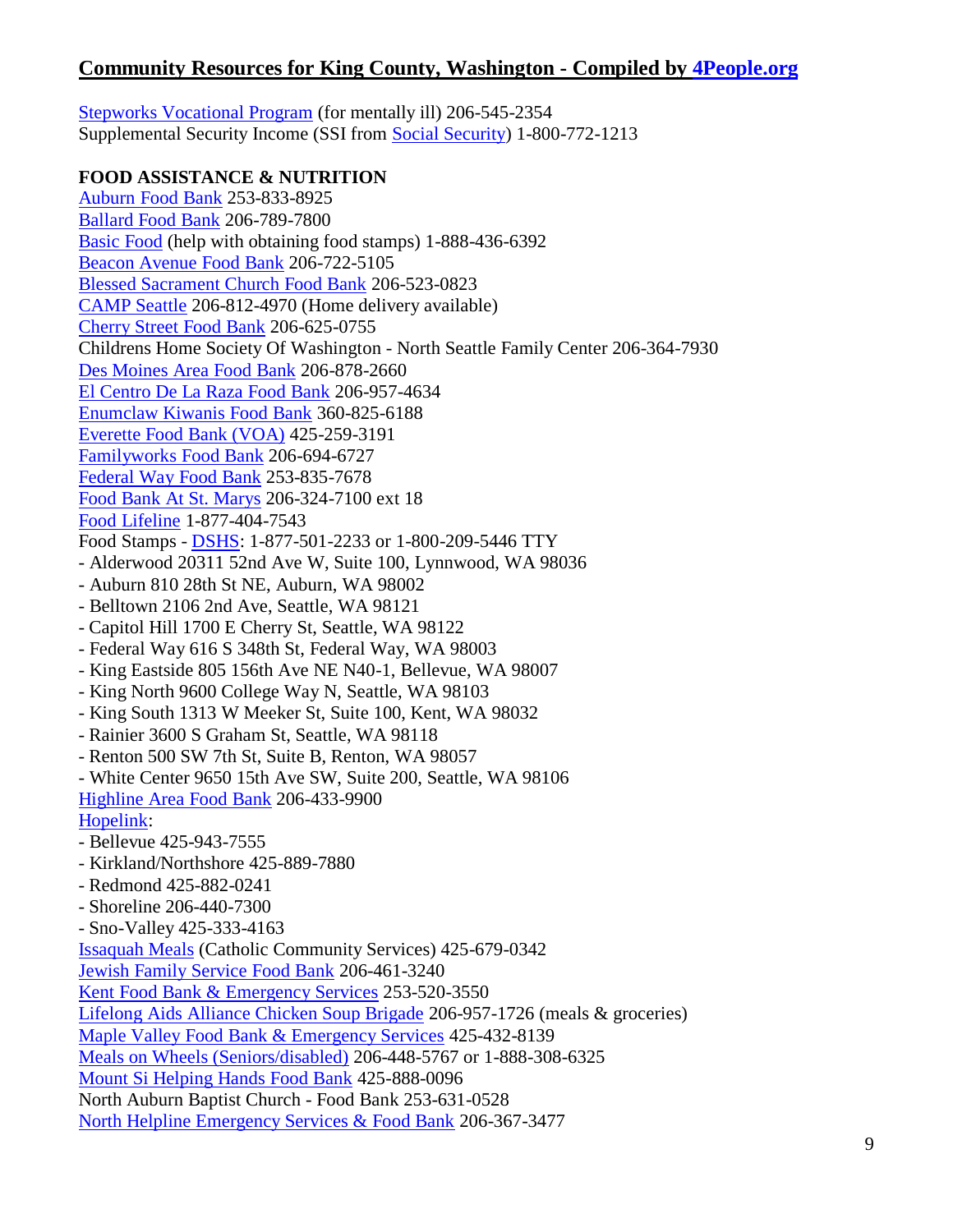Northwest Community Services Food Bank 206-723-4105 [Northwest Harvest \(distributes to food banks -](http://www.northwestharvest.org/) no public access) 206-625-0755 Operational Emergency Center Food Pantry 206-772-9232 [Phinney Ridge Lutheran Church Food Bank](http://www.prlc.org/service-and-outreach/food-bank/) 206-784-7964 [Pike Market Senior Center & Downtown Food Bank](http://www.pikemarketseniorcenter.org/) (all ages welcome) 206-626-6462 [Preston Baptist Food Bank](http://www.chonline.org/PBC/foodbank.html) 425-222-7360 [Providence Regina House Food & Clothing Bank](http://providence.org/washington/regina_house/default.htm) 206-763-9204 [Rainier Valley Food Bank](http://www.rvfb.org/) 206-723-4105 [Renewal Food Pantry](http://www.worldimpactnetwork.org/lRenewal.php) 425-643-8246 Salvation Army Outreach Ministries: - East King 425-452-7300 - Federal Way/Des Moines 253-946-7933 - North Seattle 206-783-1226 - Renton 425-255-5969 - White Center 206-767-3150 [Seattle Indian Center](http://seattleindiancenter.us/community-services/) 206-329-8700 St. Lukes Operation Blessing: 253-941-7270 [St. Vincent de Paul](http://www.svdpseattle.org/FoodBank.htm) 206-767-9975 [Tukwila Pantry](http://www.tukwilapantry.org/) 206-431-8293 [University District Food Bank](http://www.udistrictfoodbank.org/) 206-523-7060 [Vashon Maury Community Food Bank](http://www.vashonfoodbank.org/) 206-463-6332 [Volunteers of America Everette Food Bank](http://www.voaww.org/Get-Help/Food/Food-Banks) 425-259-3191 [West Seattle Food Bank](http://www.westseattlefoodbank.org/services.asp) 206-932-9023 [White Center Food Bank](http://www.skcfc.org/whitecenterfoodbank/) 206-762-2848 WIC - [Women, Infants, Children:](http://www.withinreachwa.org/wicsearch)  [-](http://www.withinreachwa.org/wicsearch) [Country Doctor Community Clinic](http://www.countrydoctor.org/index.php?option=com_content&task=view&id=15&Itemid=27) 206-326-2060 - Group Health Cooperative (Burien, central Seattle, Eastside, Seattle Rainier, teen clinic) 206-326-2060 - Harborview Medical Center 206-744-3548 - Healthpoint (Auburn) 253-735-0166 - Healthpoint (Sea-Tac) 206-277-7200 - Highline Medical Group (Tukwila) 206-242-0885 - [Holly Park Medical & Dental Clinic](http://www.ichs.com/index.php?page=WIC) 206-788-3579 - [International Community Health Services](http://www.ichs.com/index.php?page=WIC) 206-788-3701 - [Kent County Public Health Centers:](http://www.kingcounty.gov/healthservices/health/personal/wic.aspx) 206-296-4786 --- Auburn Public Health Center (Auburn) 360-825-3146 --- Auburn Public Health Center (Muckleshoot) 253-939-6648 --- Columbia Public Health Center 206-296-4650 --- Downtown Public Health Center 206-296-4755 --- Eastgate Public Health Center 206-296-1427 --- Federal Way Public Health Center 206-296-8410 --- Kent Public Health Center (Birch Creek) 206-296-4930 --- North Public Health Center 206-296-4765 --- Northshore Public Health Center (Bothell) 425-333-6180 --- Renton Public Health Center 206-296-4700 --- White Center Public Health Center (Seattle) 206-296-4646 --- White Center Public Health Center (Vashon Island) 206-291-7336 - [Mom's Plus](http://www.kingcounty.gov/healthservices/health/personal/momsplus.aspx) 206-296-7480

- [Neighborcare Health High Point Medical & Dental Clinic](http://www.neighborcare.org/clinics/high-point-medical-dental-clinic) 206-461-6949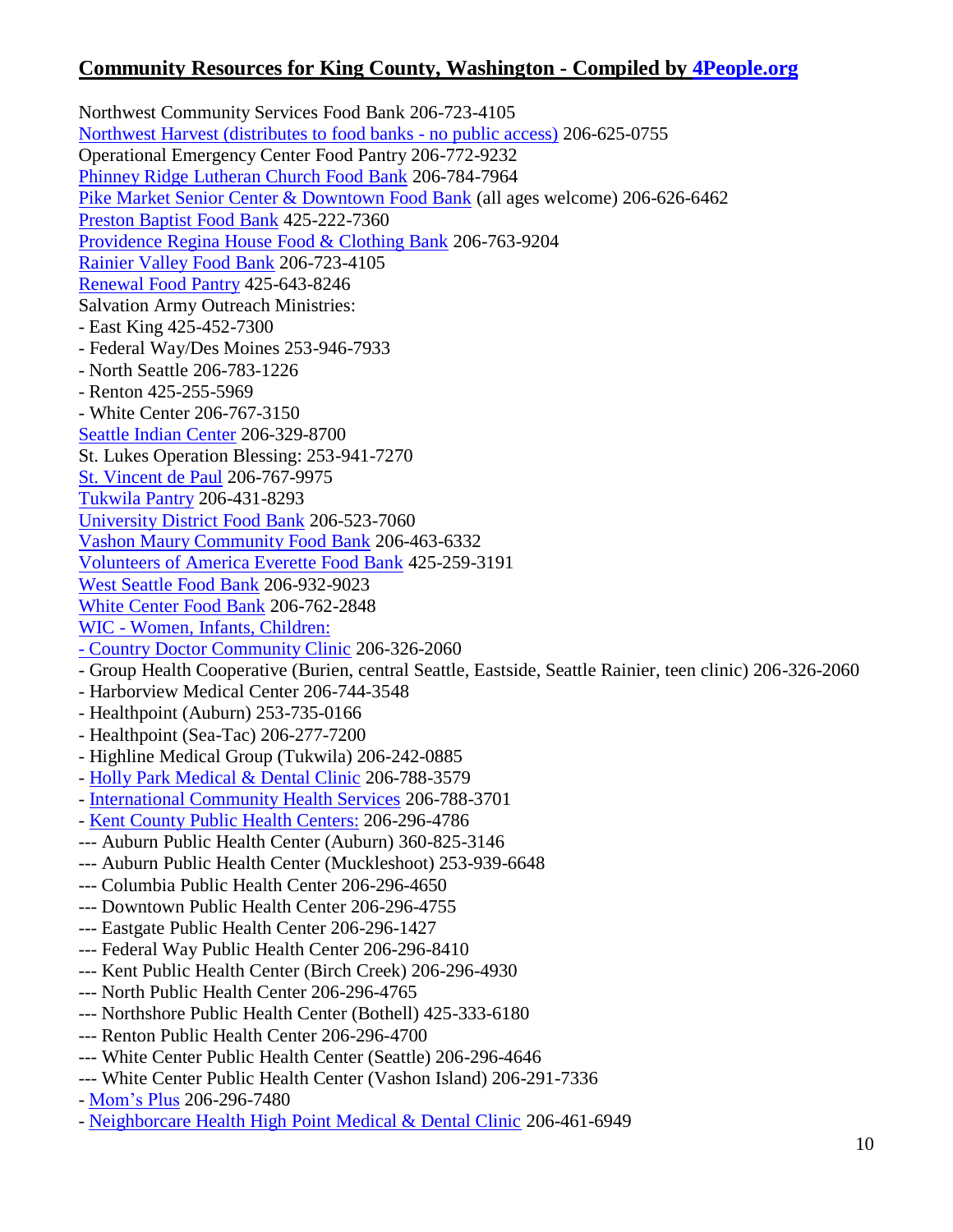- [Odessa Brown Children's Clinic](http://www.odessabrown.org/clinic-services/) 206-987-7210
- Sea Mar Community Health Center (Burien) 206-812-9173
- Sea Mar Community Health Clinic 206-762-0876
- [Seattle Indian Health Board](http://www.sihb.org/maternal_infant_health.html) 206-324-9360 ext 2644
- Shoreline Family Support Center 206-362-7282
- Swedish Medical Center (Ballard) 206-781-6055
- Swedish Medical Center (First Hill) 206-386-3942

#### **HEALTH INSURANCE or HEALTH CARE ASSISTANCE**

[Children's Health Insurance Program \(CHIP\)](http://fortress.wa.gov/dshs/maa/CHIP/Index.html) 1-877-543-7669 [Community Health Plan of Washington](http://www.chpw.org/en/index.php) 206-521-8830 [DSHS Medicaid:](http://fortress.wa.gov/dshs/maa/) 1-800-562-3022 [First Steps Health Insurance for Pregnant Women](http://parenthelp123.org/resources/health-insurance/first-steps) 1-800-322-2588 [Washington Apple Health for Kids](https://www.myapplehealth.org/) 1-855-900-3066 [Washington Basic Health Plan:](http://www.basichealth.hca.wa.gov/) 1-800-660-9840 [Washington Health Foundation/Community Health Access Program](http://www.whf.org/Programs/CHAP.aspx) 206-284-0331 or 1-800-756-5437 [Washington State Insurance Commissioner:](http://www.insurance.wa.gov/) 1-800-562-6900 [WWIN Health Care Assistance with Insurance Premiums](http://www.wawomeninneed.org/doc/program_healthcare.htm) 425-451-8838 or 1-888-440-WWIN [WWIN Mental Health Counseling Grants](http://www.wawomeninneed.org/doc/program_counseling.htm) 425-451-8838 or 1-888-440-WWIN [WWIN Physical/Vision/Medical/Hearing Grant](http://www.wawomeninneed.org/doc/program_physical.htm) 425-451-8838 or 1-888-440-WWIN

### **HEALTH SERVICES: Medical or Dental**

[Access to Baby and Child Dentistry \(ABCD\)](http://www.kingcounty.gov/healthservices/health/child/kgc/abcd.aspx) 206-296-4600 or 1-800-325-6165 [Bellevue Senior Health Center](http://www.overlakehospital.org/services/senior-care/health-centers/bellevue/) 425-688-5234 [Boyer Children's Clinic](http://www.boyercc.org/) 206-325-8477 [Center on Human Development and Disabilities](http://depts.washington.edu/chdd/) 206-543-7701 [Country Doctor Community Clinic](http://www.countrydoctor.org/index.php?option=com_content&task=view&id=36&Itemid=33) 206-299-1600 [Harbor View Medical Center](http://uwmedicine.washington.edu/Facilities/Harborview/) 206-744-3000 [Healthcare Access Program \(HCAP\)](http://www.evergreenhealthcare.org/services/HCAP_Clinic.htm) 425-899-3200 [Healthpoint \(Community Health Centers\)](http://healthpointchc.org/) 1-866-893-5717 - Auburn Community Health Center 253-735-0166 - Auburn Community Dental Center 253-804-8713 - Bothell-Kenmore Community Health Center 425-486-0658 - Eastside Community Health Center (Redmond) 425-882-1697 - Eastside Community Dental Center (Redmond) 425-883-8000 - Federal Way Community Health Center 253-874-7634 - Federal Way Community Dental Center 253-874-7646 - Kent Community Health Center 253-852-2866 - Kent Community Dental Center 253-796-4071 - Renton Community Health Center 425-226-5536 - SeaTac Community Health Center 206-277-7200 - Tyee Campus Health Center 206-444-7746

[Highline Medical Center](http://www.highlinemedicalcenter.org/) 206-244-9970

[Highline Medical Group](http://www.highlinemedicalcenter.org/highline_medical_group/)

- [Burien Family Medicine](http://www.highlinemedicalcenter.org/highline_medical_group/family-practice/burien-family-medicine.htm) 206-244-6625
- [Des Moines Family Clinic](http://www.highlinemedicalcenter.org/highline_medical_group/family-practice/des-moines-family.htm) 206-870-4460
- [Des Moines Walk-in Clinic](http://www.highlinemedicalcenter.org/highline_medical_group/walk-in-clinics.htm) 206-870-4460
- [Highline Obstetrics & Gynecology Associates](http://www.highlinemedicalcenter.org/highline_medical_group/obstetrics-gynecology/highline-obstetrics-gynecology.htm) 206-241-0824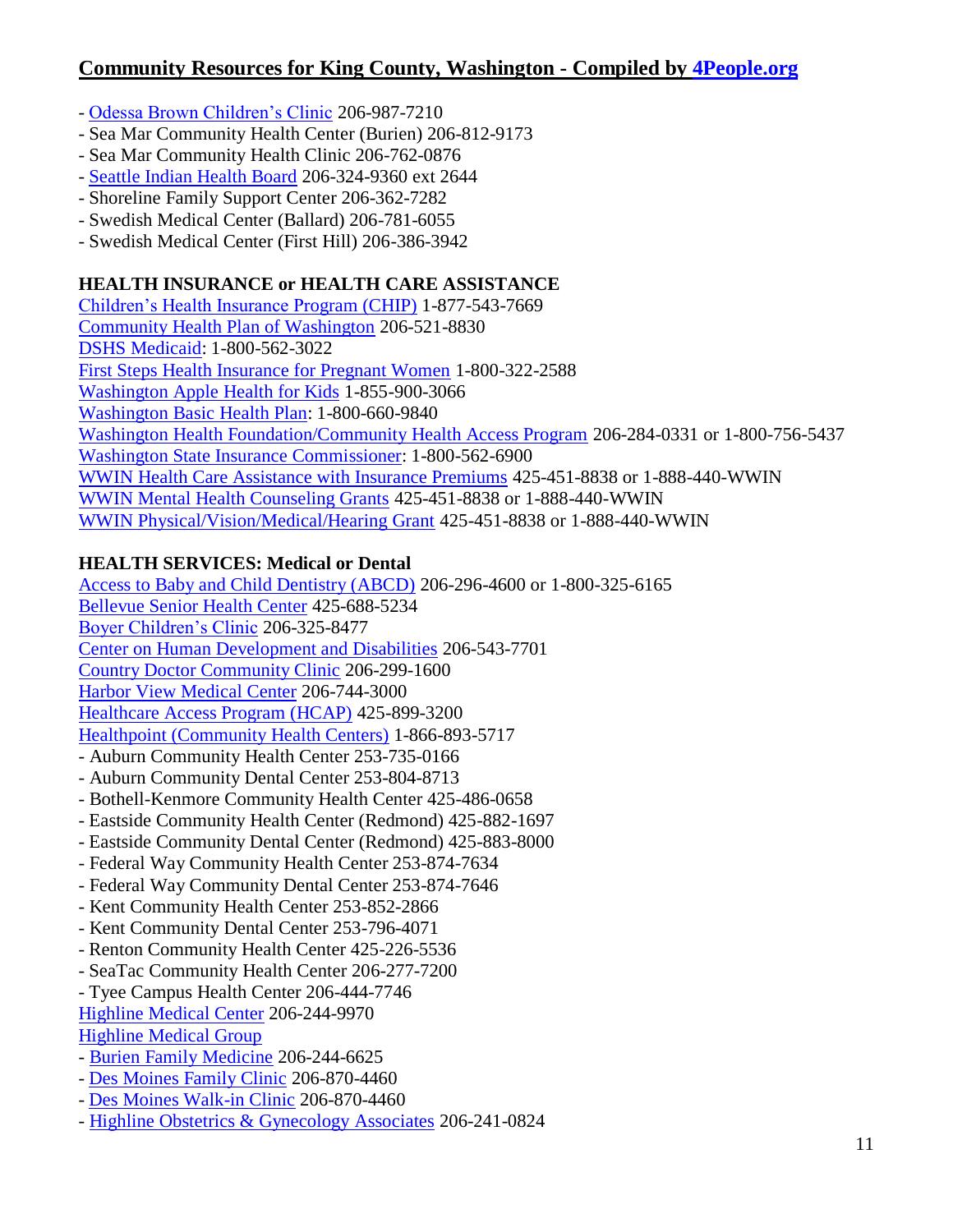- [Highline Geriatric Psychiatry Clinic](http://www.highlinemedicalcenter.org/highline_medical_group/specialty-clinics/highline-geriatric-psychiatry.htm) 206-248-4585
- [Riverton Family Medicine](http://www.highlinemedicalcenter.org/highline_medical_group/family-practice/riverton-family-medicine.htm) 206-242-6500
- [Roxbury Clinic](http://www.highlinemedicalcenter.org/highline_medical_group/family-practice/roxbury-clinic.htm) 206-763-5057
- [Seahurst Family Medicine](http://www.highlinemedicalcenter.org/highline_medical_group/family-practice/seahurst-family-medicine.htm) 206-246-1012
- [Seahurst Internal Medicine](http://www.highlinemedicalcenter.org/highline_medical_group/internal-medicine/seahurst-internal-medicine.htm) 206-242-8280
- [South Seattle Family Medicine](http://www.highlinemedicalcenter.org/highline_medical_group/family-practice/south-seattle-family.htm) 206-246-2886
- [Vashon Health Center \(internal medicine\)](http://www.highlinemedicalcenter.org/highline_medical_group/internal-medicine/vashon-health-center.htm) 206-463-3671
- [West Seattle Family Medicine](http://www.highlinemedicalcenter.org/highline_medical_group/family-practice/west-seattle-family.htm) 206-933-1041
- [West Seattle Walk-in Clinic](http://www.highlinemedicalcenter.org/highline_medical_group/walk-in-clinics.htm) 206-933-1047
- [Youth Health Center](http://www.highlinemedicalcenter.org/highline_medical_group/youth-health/youth-health-center.htm) 206-439-9300
- [International Community Health Services](http://www.ichs.com/)
- [Holly Park Medical Clinic](http://www.ichs.com/index.php?page=HP%20Clinic) 206-788-3500
- [Holly Park Dental Clinic](http://www.ichs.com/index.php?page=HP%20Clinic) 206-788-3502
- [International District Medical Clinic](http://www.ichs.com/index.php?page=ID%20Clinic) 206-788-3700
- [206-788-3737](http://www.ichs.com/index.php?page=ID%20Clinic)
- [King County Mental Health Plan \(KCMHP\)](http://www.kingcounty.gov/healthServices/MentalHealth/Services/CrisisServices.aspx) 206-431-3222
- [King County Project Access](http://www.kcprojectaccess.org/) 206-788-4204
- [King County Public Health Adult Care Clinics:](http://www.kingcounty.gov/healthservices/health/locations.aspx)
- [Downtown Public Health Center](http://www.kingcounty.gov/healthservices/health/locations/downtown.aspx) 206-296-4755
- [Eastgate Public](http://www.kingcounty.gov/healthservices/health/locations/eastgate.aspx) Health 206-296-9770
- [North Public Health Center](http://www.kingcounty.gov/healthservices/health/locations/north.aspx) 206-296-4990
- [King County Public Health Child \(Pediatric\) Care Clinics:](http://www.kingcounty.gov/healthservices/health/locations.aspx)
- [Columbia Public Health Center](http://www.kingcounty.gov/healthservices/health/locations/columbia.aspx) 206-296-4650
- [Downtown Public Health Center](http://www.kingcounty.gov/healthservices/health/locations/downtown.aspx) 206-296-4755
- [Eastgate Public Health Center](http://www.kingcounty.gov/healthservices/health/locations/eastgate.aspx) 206-296-9770
- [North Public Health Center](http://www.kingcounty.gov/healthservices/health/locations/north.aspx) 206-296-4990

#### [King County Public Health Dental Clinics:](http://www.kingcounty.gov/healthservices/health/locations/dental.aspx)

- Columbia Public Health Dental Clinic 206-296-4625
- Downtown Public Health Dental Clinic (homeless) 206-205-0577
- Eastgate Public Health Dental Clinic 206-296-9726
- North Public Health Dental Clinic 206-205-8580
- Renton Public Health Dental Clinic 206-296-4955

[King County Public Health Family Planning Clinics:](http://www.kingcounty.gov/healthservices/health/locations/famplan.aspx)

- [Auburn Public Health Center](http://www.kingcounty.gov/healthservices/health/locations/auburn.aspx) 206-296-8400 or 253-833-8400
- [Columbia Public Health Center](http://www.kingcounty.gov/healthservices/health/locations/columbia.aspx) 206-296-4650
- [Eastgate Public Health Center](http://www.kingcounty.gov/healthservices/health/locations/eastgate.aspx) 206-296-9770
- [Federal Way Public Health Center](http://www.kingcounty.gov/healthservices/health/locations/federalway.aspx) 253-838-5140
- [North Public Health Center](http://www.kingcounty.gov/healthservices/health/locations/north.aspx) 206-296-4990
- [Renton Public Health Center](http://www.kingcounty.gov/healthservices/health/locations/renton.aspx) 206-296-4901
- White Public [Health Center](http://www.kingcounty.gov/healthservices/health/locations/whitecenter.aspx) 206-296-4620
- [King County Public Health Teen Clinics:](http://www.kingcounty.gov/healthservices/health/locations/teenclinics.aspx)
- [Auburn Public Health Center](http://www.kingcounty.gov/healthservices/health/locations/auburn.aspx) 206-296-8400 or 253-833-8400
- [Columbia Public Health Center](http://www.kingcounty.gov/healthservices/health/locations/columbia.aspx) 206-296-4650
- [Eastgate Public Health Center](http://www.kingcounty.gov/healthservices/health/locations/eastgate.aspx) 206-296-9770
- [Federal Way Public Health Center](http://www.kingcounty.gov/healthservices/health/locations/federalway.aspx) 253-838-5140
- [North Public Health Center](http://www.kingcounty.gov/healthservices/health/locations/north.aspx) 206-296-4990
- [Renton Public Health Center](http://www.kingcounty.gov/healthservices/health/locations/renton.aspx) 206-296-4901
- [White Public Health Center](http://www.kingcounty.gov/healthservices/health/locations/whitecenter.aspx) 206-296-4620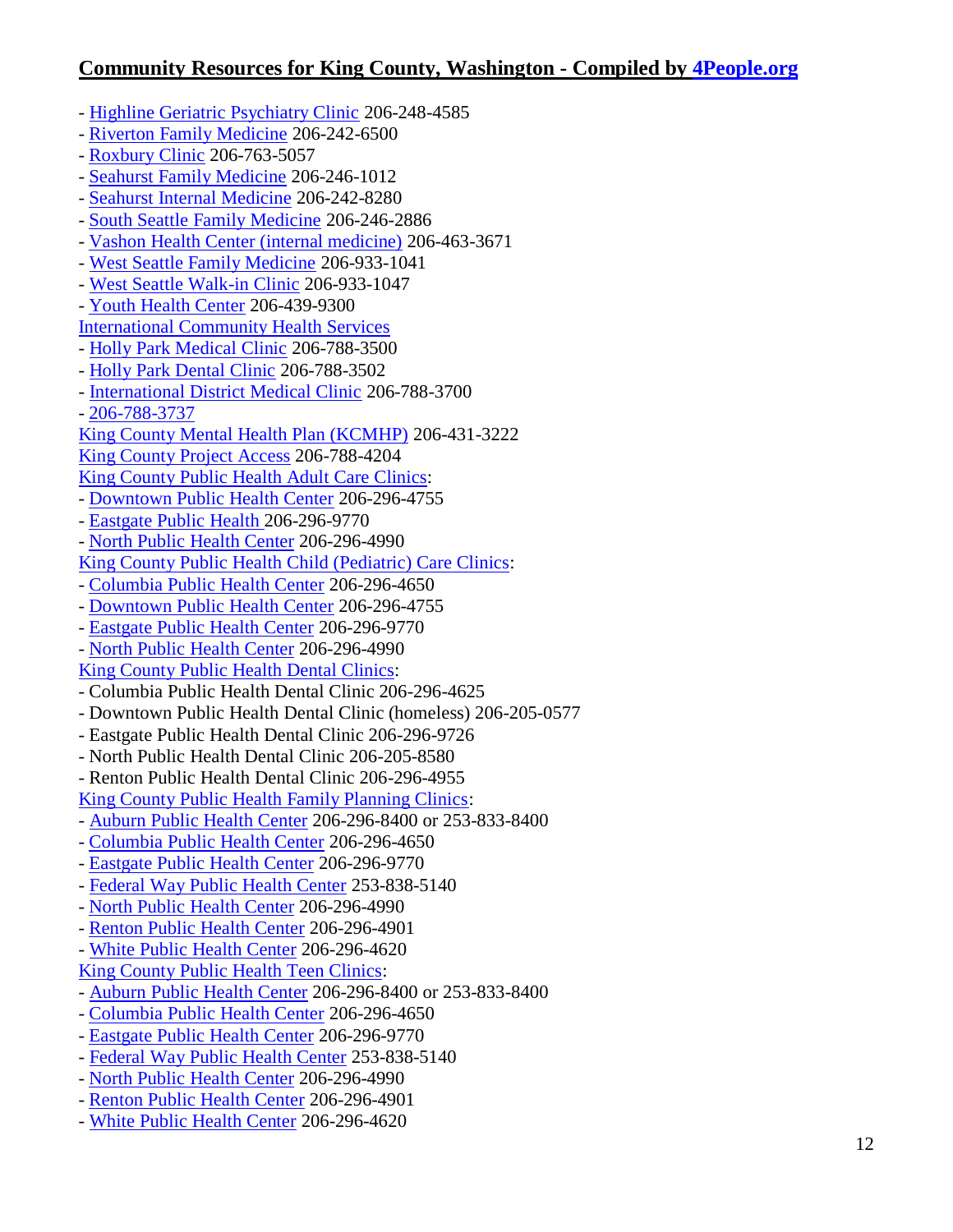- Youth Health Center (Burien) 206-439-9300 [Mary Bridge Children's Hospital & Health Center](http://www.marybridge.org/) 1-800-552-1419 or 253-403-1400 [Mercer Island Senior Health Center4](http://www.overlakehospital.org/programs.aspx?id=168)25-688-5641 [Neighborcare Health](http://www.psnhc.org/) (formerly Puget Sound Neighborhood Health Centers) >**Medical Clinics** - 45th Street Medical Clinic 206-633-3350 - Greenwood Medical Clinic 206-782-8660 - High Point Medical Clinic 206-461-6950 - Homeless Youth Clinic 206-633-7650 - Midwifery & Women's Health Services 206-324-1449 - Pike Market Medical Clinic 206-728-4143 - Rainier Beach Medical Clinic 206-722-8444 - Rainier Park Medical Clinic 206-461-6957 >**Dental Clinics** - 45th Street Dental Clinic 206-548-2964 - Central Area Dental Clinic 206-461-7801 - Georgetown Dental Clinic 206-461-6943 - High Point Dental Clinic 206-461-6966 - Southeast Family Dental Clinic 206-461-6981 >**School-based Clinics** - Denny Wellness Center 206-923-2809 - Madison Wellness Center 206-933-7842 - Roosevelt Teen Health Center 206-527-8336 - Sealth Teen Health Center 206-938-1360 - West Seattle Teen Health Center 206-658-8048 [Pacific Hospital Preservation and Development Authority](http://www.phpda.org/) (Access to care) [Odessa Brown](http://www.seattlechildrens.org/our_services/regional_services/obcc/) Clinic: 206-987-7200 [Overlake Bellevue Clinic](http://www.overlakehospital.org/programs.aspx?id=392) 425-289-3100 [Overlake Hospital Medical Center](http://www.overlakehospital.org/) (Bellevue) 425-688-5000 [Overlake 24-Hour Urgent Care Center](http://www.overlakehospital.org/programs.aspx?id=390) (Issaquah) 425-688-5777 [Overlake Women's Clinics](http://www.overlakehospital.org/programs.aspx?id=790) - Bellevue 425-688-5389 - Issaquah 425-467-3630 [Planned Parent of the Great Northwest](http://www.plannedparenthood.org/ppgnw/index.htm) 1-800-230-7526 [Seahurst Family Medicine](http://www.highlinemedicalcenter.org/highline_medical_group/services/seahurst-family-medicine.htm) (Burien) 206-246-1012 [Seahurst Internal Medicine](http://www.highlinemedicalcenter.org/highline_medical_group/services/seahurst-internal-medicine.htm) (Burien) 206-242-8280 [Seattle Children's Hospital & Regional Medical Center:](http://www.seattlechildrens.org/) 206-987-2000 - [Children's Bellevue:](http://www.seattlechildrens.org/home/about_childrens/maps_directions/bellevue.asp) 425-454-6444 - [Children's Federal Way: 2](http://www.seattlechildrens.org/home/about_childrens/maps_directions/federal_way.asp)53-838-5878 [Seattle Indian Health Board](http://www.sihb.org/) 206-324-9360 [South Seattle Family Medicine](http://www.highlinemedicalcenter.org/highline_medical_group/services/south-seattle-family.htm) (Tukwila) 206-246-2886 [Therapeutic Health Services](http://www.therapeutichealth.org/programs_pregnancy.html) (pregnant women w/chemical dependency) - Central Youth and Family Services 206-322-7676 - Eastside Branch 425-747-7892 - Rainier Branch 206-723-1980 - Seneca Branch 206-323-0934 - Shoreline Branch 206-546-9766

- Snohomish/Everette Branch 425-347-5121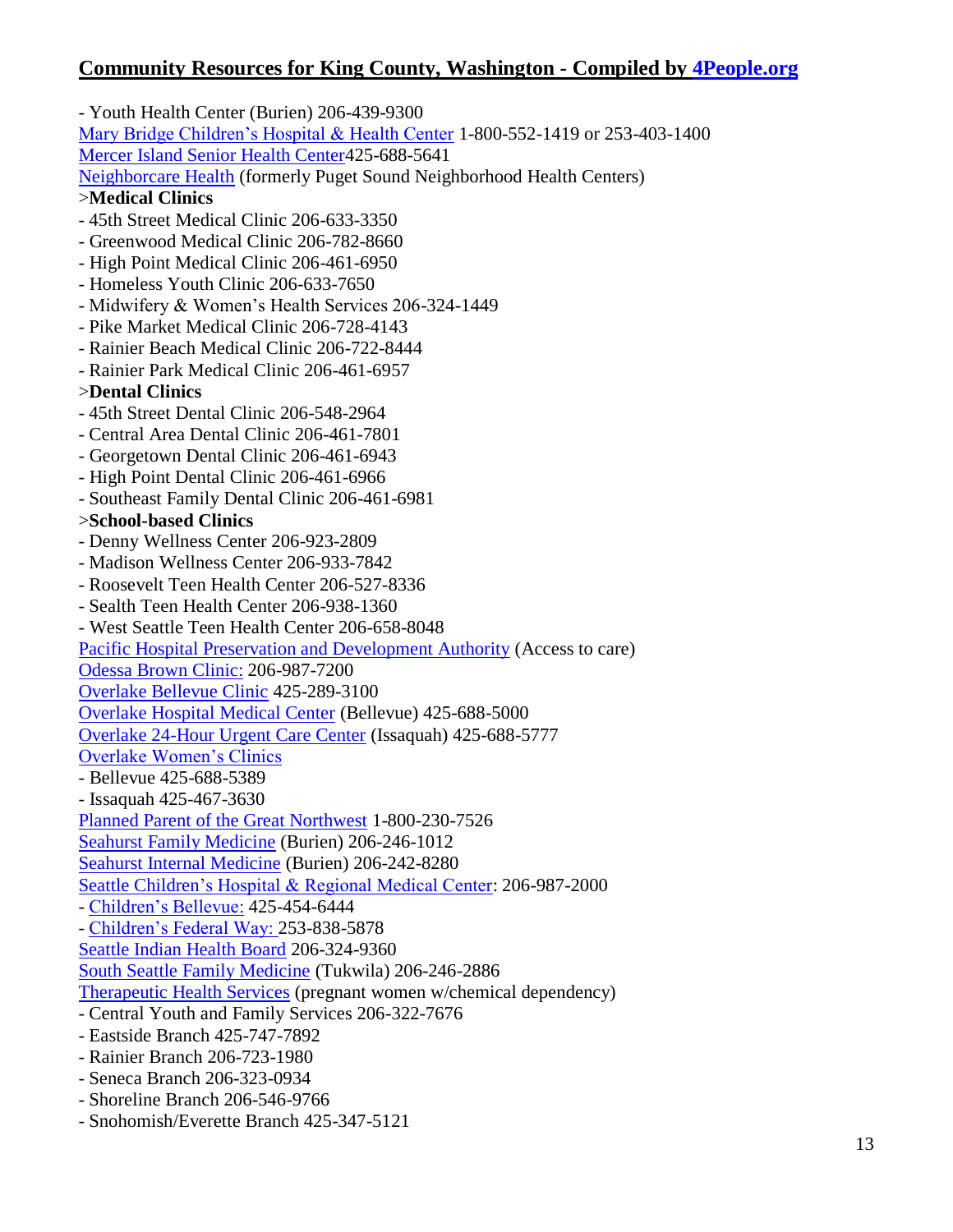- Summit Branch 206-323-0930 [VA Puget Sound Health Care System](http://www.pugetsound.va.gov/) 206-762-1010 or 1-800-329-8387 [Vashon Health Center](http://www.highlinemedicalcenter.org/highline_medical_group/services/vashon-health-center.htm) 206-463-3671 [Washington Breast and Cervical Health Program \(WBCHP\)](http://www.whf.org/Programs/WBCHP.aspx) 206-285-6355 [Washington Colon Health Program \(WCHP\)](http://www.whf.org/Programs/ColonHealth.aspx) 206-285-6355 [West Seattle Family Medicine](http://www.highlinemedicalcenter.org/highline_medical_group/services/west-seattle-family.htm) 206-933-1041

## **HEALTH SERVICES: Mental or Behavioral**

[24 Hour Crisis Line](http://www.crisisclinic.org/) 206-461-3222 or 1-866-4-CRISIS (1-866-427-4747) [Atlantic Street Center Counseling Services](http://www.atlanticstreet.org/programs/counseling-services-1) (youth, also) 206-329-2050 Auburn Youth Resources (children, youth, families): - [Auburn](http://www.ayr4kids.org/html/counseling.html) 253-929-2202 - [Enumclaw](http://www.ayr4kids.org/html/counseling1.html) 360-825-4586 [Highline Geriatric Psychiatry Clinic](http://www.highlinemedicalcenter.org/highline_medical_group/specialty-clinics/highline-geriatric-psychiatry.htm) 206-248-4585 [Jewish Family Services](http://www.jfsseattle.org/ycounsel.html) 206-861-3152 [King County Mental Health Services](http://www.kingcounty.gov/healthServices/mentalhealth.aspx) 206-263-9000 [Northwest ADHD Behavioral Medicine](http://www.nwabm.com/) 425-821-9730 [Renton Area Youth and Family Services \(RAYS\)](http://www.rays.org/) 206-722-2050 [Ruth Dykeman Children's Center](http://www.rdcc.org/) 206-242-1698 [Ryther Child Center](http://www.ryther.org/programsandservices/outpatientservices.htm) 206-517-0260 [Seamar Behavioral Health](http://www.seamar.org/service.php?xser=3) 206-766-6976 (for all locations) [Seattle Children's Psychiatry & Behavioral Medicine](http://www.seattlechildrens.org/clinics-programs/psychiatry-and-behavioral-medicine/) 206-987-2164 [Seattle Counseling Service](http://www.seattlecounseling.org/) (for Lesbian, Gay, Bisexual, Transgender) 206-323-1768 [Seattle Indian Health Board](http://www.sihb.org/) 206-324-9360 [Sound Mental Health](http://www.smh.org/) (formerly Seattle Mental Health) 206-302-2200 or TTY 206-302-2209 [Southwest Mental Health Ministry](http://www.thechurchcouncil.org/subpages/mental.html) 425-204-0111 [Support, Advocacy, Growth and Employment \(SAGE\)](http://www.desc.org/sage.html) 206-464-6454 [Therapeutic Health Services:](http://www.therapeutichealth.org/) - Eastside Branch 425-747-7892 - Rainier Branch 206-723-1980 - Seneca Branch 206-323-0934

- Shoreline Branch 206-546-9766
- Snohomish/Everette Branch 425-347-5121
- Summit Branch 206-323-0930
- Youth and Family Services Seattle 206-322-7676
- Youth & Family Services Everette 425-263-3006
- Youth & Family Services Kent 253-681-0010

[VA Puget Sound Health Care System](http://www.pugetsound.va.gov/) 206-762-1010 or 1-800-329-8387

### **HEALTH SERVICES: Substance Abuse**

Auburn Youth Resources (children, youth, families): - [Auburn](http://www.ayr4kids.org/html/counseling.html) 253-929-2202 - [Enumclaw](http://www.ayr4kids.org/html/counseling1.html) 360-825-4586 [Celebrate Recovery](http://www.federalwaynazarene.org/ministries/celebrate-recovery/index.html) (Federal Way) 253-719-7568 [King County Mental Health, Chemical Dependency & Abuse Division](http://www.kingcounty.gov/healthservices/SubstanceAbuse.aspx) 206-263-9000 [Recovery Centers of King County](http://www.rckc.org/) 206-322-2970 [Renton Area Youth and Family Services \(RAYS\)](http://www.rays.org/) 206-722-2050 [Seamar Behavioral Health](http://www.seamar.org/service.php?xser=3) 206-766-6976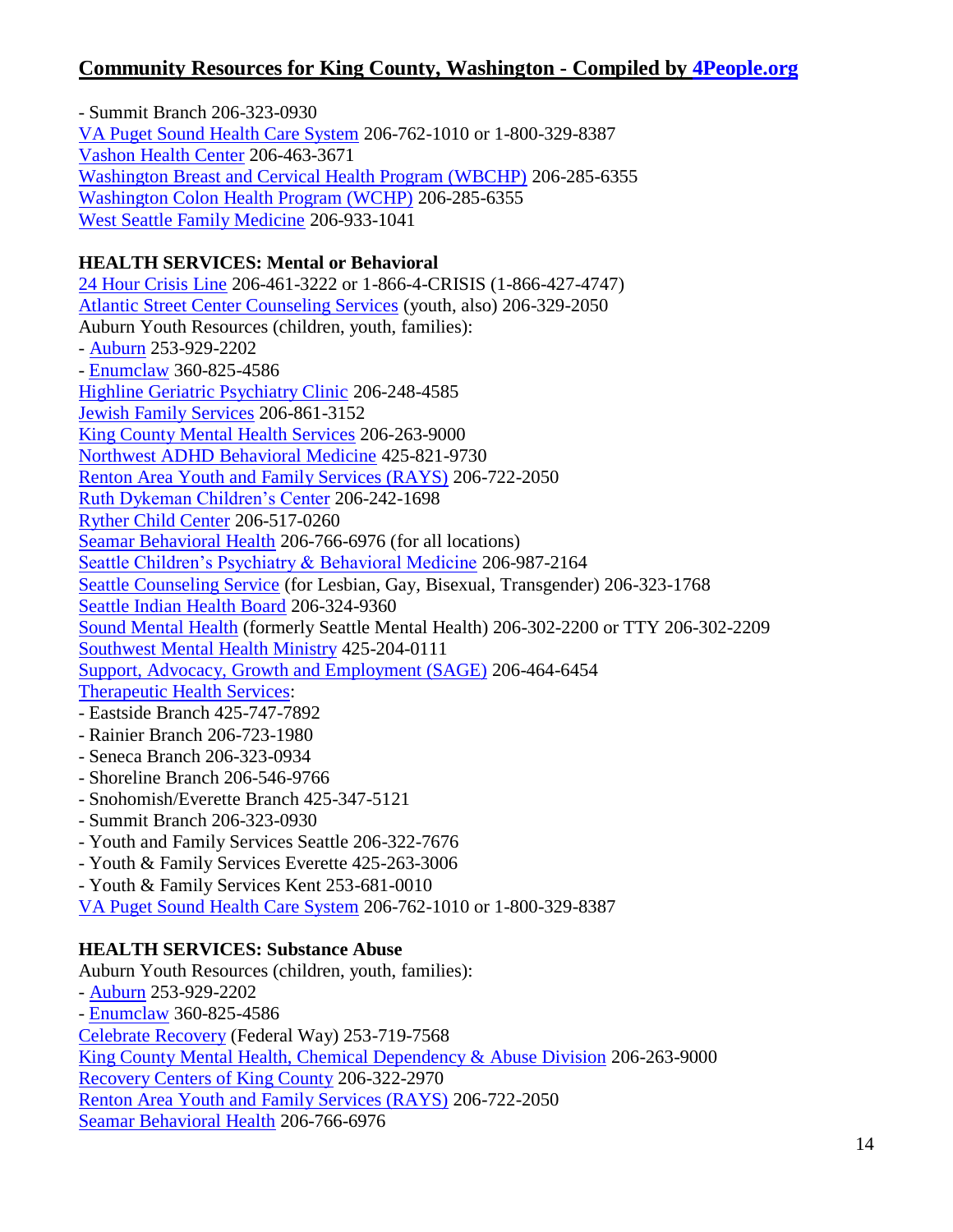[Seattle Counseling Service](http://www.seattlecounseling.org/AddictionServices.htm) (for Lesbian, Gay, Bisexual, Transgender) 206-323-1768 [Seattle Indian Health Board](http://www.sihb.org/) 206-324-9360 [Therapeutic Health Services:](http://www.therapeutichealth.org/)

- Eastside Branch 425-747-7892
- Rainier Branch 206-723-1980
- Seneca Branch 206-323-0934
- Shoreline Branch 206-546-9766
- Snohomish/Everette Branch 425-347-5121
- Summit Branch 206-323-0930
- Youth & Family Services Everette 425-263-3006
- Youth & Family Services Kent 253-681-0010
- Youth & Family Services Seattle 206-322-7676

[Union Gospel Mission Recovery Programs:](http://www.ugm.org/site/PageServer?pagename=programs_recovery)

- New Visions (Men) 206-322-6801
- Riverton Place (Men, Men with children) 206-242-5585
- The Oaks (women) 206-628-2008
- [VA Puget Sound Health Care System](http://www.pugetsound.va.gov/) 206-762-1010 or 1-800-329-8387

#### **HOME CARE SERVICES & MEDICAL EQUIPMENT**

[Adaptive Installations](http://www.adaptiveinstallations.com/index.html) 206-762-1969 or 800-765-1969 [A & H Home Medical \(A & H Pharmacy\)](http://www.ahstores.com/medical.html) 253-850-9129 [Alliance Nursing](http://www.alliancenursing.com/) 425-483-3303 or 1-800-473-3303 [Apria Health](http://www.apria.com/) 206-467-1827 [Bridge Disability Ministries](http://www.bridgemin.org/) 425-885-1006 [Byram Healthcare](http://www.byramhealthcare.com/) 1-877-902-9726 [Care Medical](http://www.caremedical.com/) 206-547-2200 or 1-800-869-7172 [Children's Hospital Home Care Services:](http://www.seattlechildrens.org/our_services/home_care_services/) 425-482-4000 [Community Home Care](http://www.community-home-care.com/) 206-384-4539 [Home Care Associates](http://www.homecareassoc.org/) 206-861-3193 Medical Supply, Inc 800-506-1116 [Nationwide Enteral Supply](http://www.nwenteral.com/) 253-872-3460 or 1-800-335-4434 [New Care Concepts](http://www.newcareinc.com/) 206-789-9054 or 1-800-635-6480 [Olympic Pharmacy](http://www.olympicpharmacy.com/) 253-858-9941 [PMSI \(Pacific Mothers Support, Inc\)](http://www.pacificmsi.com/) 425-462-0577 or 800-578-2260 [Professional Medical Corp](http://www.professionalmedicalcorp.com/) 206-366-9543 or 1-800-741-3996 [Provail](http://www.provail.org/) 206-363-7303 or 1-888-810-0745 [Shield Healthcare](http://www.shieldhealthcare.com/) 206-575-7837 or 1-800-720-7440 [Soundview Medical Supply](http://www.soundviewmed.com/default.aspx) (Medicaid approved) 206-286-3100 or 1-800-845-4925 [Synergy Home Health Care](http://www.synergyhomecare.com/) 425-462-5300 Walgreen's (absorbed Option Care) 1-800-277-5805 Wheelchairs Northwest 425-646-4601 [With a Little Help](http://www.withalittlehelp.com/) (home care for seniors) 206-352-7399

#### **HOUSING RESOURCES**

Click [HERE](http://www.4people.org/mobile/countydocs/kinghousinglist.html) for online version Click [HERE](http://www.4people.org/mobile/countydocs/kinghousinglist.pdf) for printable version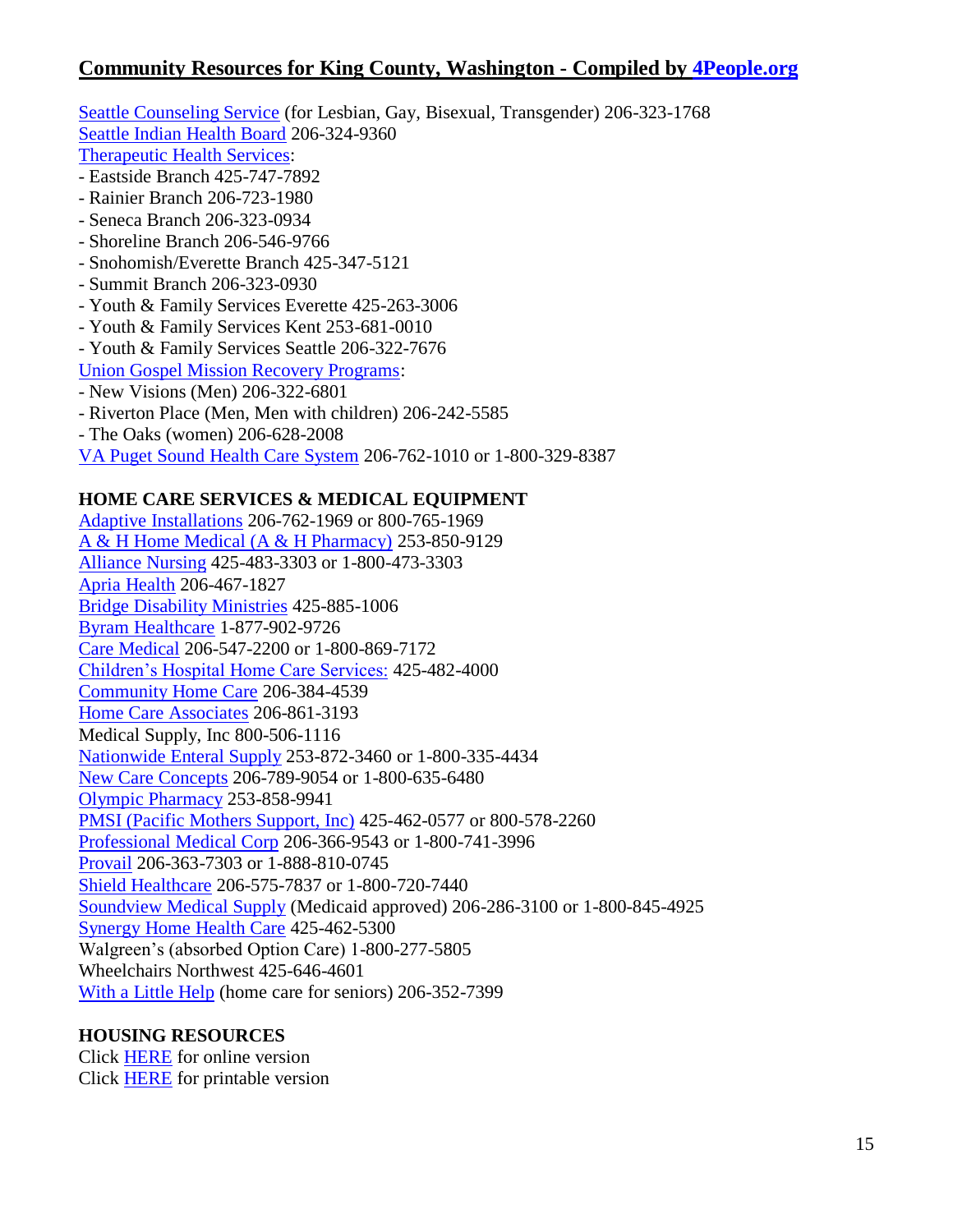**INFORMATION, SUPPORT OR ADVOCACY** [211](http://www.resourcehouse.com/win211/) - [United Way of King County](http://www.uwkc.org/) 206-461-3700 [Access for Autistic Youth](http://www.cultural.org/aay) [Adolescent Health Transition Project](http://depts.washington.edu/healthtr) 206-685-1358 [Alcoholics Anonymous -](http://www.eastsideintergroup.org/) Eastside Intergroup 425-454-9192 [Alcoholics Anonymous -](http://www.seattleaa.org/) Greater Seattle 206-587-2838 [Alliance of People with Disabilities](http://www.disabilitypride.org/) - Redmond 425-558-0993 or 1-800-216-3335 - Seattle 206-545-7055 or 1-866-545-7055 Answers for Special Kids (ASK) Resource Line: 800-322-2588 [ARC of King County:](http://www.arcofkingcounty.org/) 206-364-6337 or 1-877-964-0600 [Area Agency on Aging & Disabilities](http://www.agingkingcounty.org/) [Ashley House](http://www.ashleyhousekids.com/) (medically fragile children) - Enumclaw 360-825-6525 - Kent 253-941-0947 [Celebrate Recovery](http://www.federalwaynazarene.org/ministries/celebrate-recovery/index.html) (Federal Way) 253-719-7568 [Center for Children with Special Needs](http://www.cshcn.org/) [CHADD \(Children & Adults with ADHD\)](http://www.nwchadd.org/) 206-622-2127 [Child Care Resources of King County](http://www.childcare.org/) - East King County/Redmond,16315 NE 87th St., Building B, Redmond, WA 98052 - Seattle/North King County,1225 South Weller, Suite 300, Seattle, WA 98144 - South King County/Kent,232 2nd Ave S, Suite 104, Kent, WA 98032 [Child Protective Services](http://www.dshs.wa.gov/ca/safety/abuseReport.asp) 1-866-363-4276 [Childhaven Crisis Nursery](http://www.childhaven.org/) 206-328-5437 [Children and Youth Services Counseling](http://www.jfsseattle.org/ycounsel.html) 206-861-3152 [Community Health Access Program \(CHAP\)](http://www.whf.org/) 206-284-0331 or 1-800-756-5437 [Community Support Solutions](http://www.cssow.org/) 425-672-8787 or 1-888-819-8787 [Downtown Emergency Service Center \(Help for homeless\)](http://www.desc.org/) 206-464-1570 [Encopresis Treatment Center](http://encopresistreatment.com/) – Edmonds 425-640-3227 [F.E.A.T. of Washington](http://www.featwa.org/) (Families for Effective Autism Treatment) 425-223-5126 [Family Resource Coordinators for Birth to Three](http://www.kingcounty.gov/healthservices/DDD/services/babiesAndToddlers/frc.aspx) 206-284-0331 or 1-800-756-5437 [Family-to-Family Education Program \(NAMI Seattle\)](http://www.nami-greaterseattle.org/family) 206-783-9264 [Father's Network](http://www.fathersnetwork.org/) 425-653-4286 [Head Start Programs](http://www.wsaheadstarteceap.com/community_resources_ps.html) (Find head start/early head start near you) [Hope Link](http://www.hope-link.org/) 1-800-923-7433 [Learning Disabilities Association of Washington](http://www.ldawa.org/) 425-882-0792 [NAMI Seattle](http://www.nami-greaterseattle.org/) 1-800-782-9264 [National Dissemination Center for Children & Youth with Disabilities](http://www.nichcy.org/) 1-800-695-0285 [New Creations Recovery Program \(Seattle's Union Gospel Mission\)](http://www.ugm.org/site/PageServer?pagename=programs_recovery#NewCreations) 206-622-5177 [New Visions Recovery Program \(Seattle's Union Gospel Mission\)](http://www.ugm.org/site/PageServer?pagename=programs_recovery#NewCreations) 206-622-5177 [Northwest Network of Bisexual, Trans, Lesbian and Gay Survivors of Abuse](http://www.nwnetwork.org/) 206-568-7777 Office [of Family & Children's Ombudsman](http://www.governor.wa.gov/ofco/) 206-439-3870 or 1-800-571-7321 [ParentHelp123](http://www.parenthelp123.org/) [Riverton Place Recovery Program \(Seattle's Union Gospel Mission\)](http://www.ugm.org/site/PageServer?pagename=programs_recovery#Riverton) 206-242-5585 [Seattle Association for Jews with Disablities \(SAJD\)](http://www.jfsseattle.org/sajd.html) 206-709-8229 [Seattle PFLAG](http://www.facebook.com/seattlepflag?sk=info) 206-325-7724 [Solid Ground](http://www.solid-ground.org/) 206-694-6700 [The Oaks Recovery Program \(Seattle's Union Gospel Mission\)](http://www.ugm.org/site/PageServer?pagename=programs_recovery#The) 206-242-5585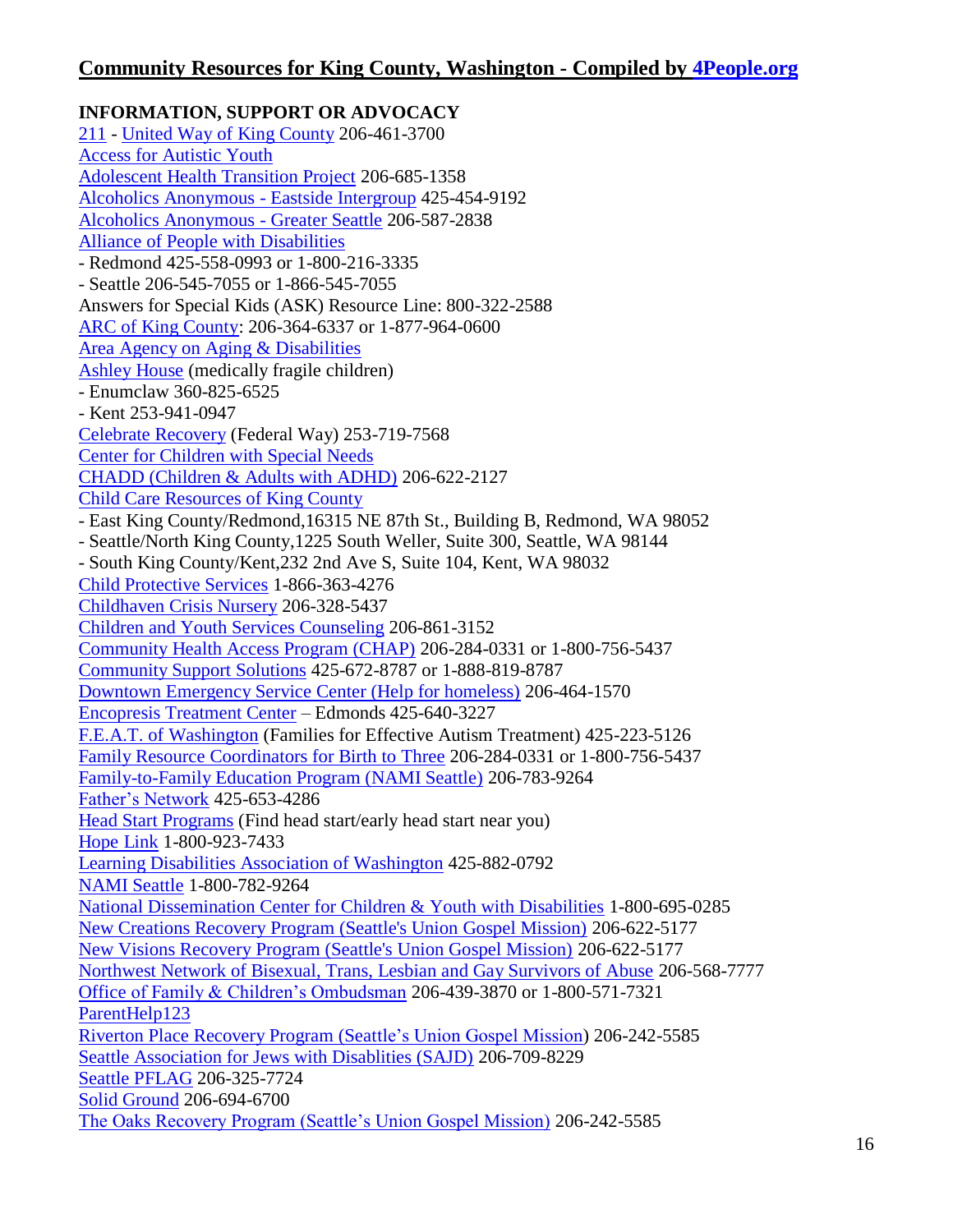[Washington P.A.V.E:](http://www.washingtonpave.org/) 1-800-572-7368 [Washington State Medical Home Website](http://www.medicalhome.org/) 206-625-1279

#### **LEGAL SERVICES**

[Asian Counseling and Referral](http://www.acrs.org/) 206-695-7639 Asian Pacific American Legal Clinic 206-695-7639 Bilingual Spanish Legal Clinic (Senior Services), 2208 2nd Ave, Seattle, WA 98121 (Wed 5:30-7:30 PM) Cross Cultural Family Law Clinic 206-464-1519 ext 232 (referrals by agency only) Domestic Violence Family Law 206-783-2848 [Domestic Violence Protection Order](http://www.protectionorder.org/) - Seattle 206-296-9547 - Kent 206-205-7406 DSHS Office of Support Enforcement 206-341-7000 [Eastside Legal Assistance Program](http://www.elap.org/) 425-747-7274 Elder Law 206-448-5720 [Family Court Services](http://www.kingcounty.gov/courts/Familycourt/services.aspx) - Seattle 206-296-9400 or 206-205-5048 TTY - Kent 253-205-2521 or 206-205-2655 TTY [Family Law Facilitators](http://www.kingcounty.gov/courts/FamilyCourt/facilitator.aspx) - Seattle 206-296-9092 - Kent 253-205-2526 GLBT Legal Clinic 206-235-7235 Immigration Clinic 206-587-4009 International District Legal Clinic 206-624-5633 ext 4111 [King County Bar Association Lawyer Referral Service](http://www.kcba.org/lrs/) 206-267-7010 [King County Law Library](http://www.kcll.org/) 206-267-7070 [King County Office of Judicial Administration \(Clerk's Office\)](http://www.kingcounty.gov/courts/clerk.aspx) - Seattle 206-296-9300 - Kent 253-205-8448 [Neighborhood Legal Clinics](http://www.kcba.org/pbs/NLC.aspx) 206-267-7070 (call Mon-Thur, 9am-12pm for appt) Korean Legal Clinic 425-776-2400 Middle Eastern Legal Clinic 206-464-0424 Nonprofit Assistance Center 206-324-5850 [Northwest Immigrant Rights Project](http://www.nwirp.org/) 206-587-4009 or 1-800-445-5771 [Northwest Justice Project –](http://www.nwjustice.org/about_njp/clear.html) CLEAR (civil cases only) 211 [Northwest Women's Law Center](http://www.nwwlc.org/) 206-621-7691 or 1-866-259-7720 [Senior Rights Assistance](http://www.seniorservices.org/getting_assistance/all_programs/senior_rights_assistance.aspx) 206-448-5720 or 1-800-972-9990 [Union Gospel Mission Open Door Legal Services](http://www.ugm.org/site/PageServer?pagename=programs_legal) 206-682-4642 [Washington Courts/Domestic Violence Forms](http://www.courts.wa.gov/forms/?fa=forms.contribute&formID=16) [Washington Law Help](http://www.washingtonlawhelp.org/) Urban Indian Legal Clinic 206-381-9590

### **RECREATION**

[Boys & Girls Clubs of King County](http://www.positiveplace.org/) 206-436-1800:

- [Bainbridge Island](http://bi.positiveplace.org/) 206-855-8486
- [Ballard Club](http://www.ballard.positiveplace.org/) 206-436-1870
- [Way](http://fw.positiveplace.org/) 253-681-6510
- [Kirkland](http://kirkland.positiveplace.org/) 425-827-0132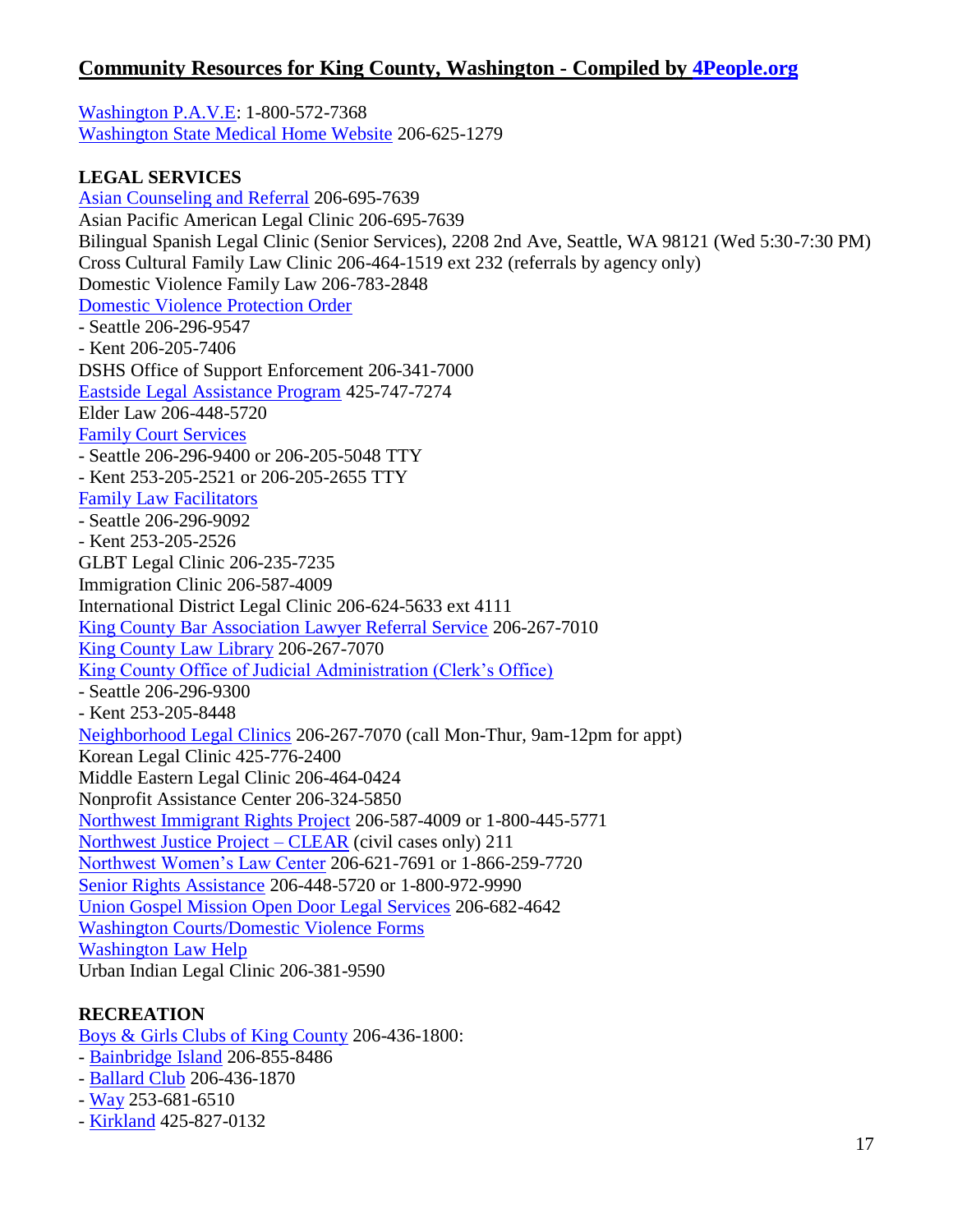- [Mercer Island](http://www.mi.positiveplace.org/) 206-232-4548
- [North Seattle](http://www.ns.positiveplace.org/) 206-436-1850
- [Rainier Vista](http://rv.positiveplace.org/) 206-436-1890
- [Redmond/Sammamish](http://rs.positiveplace.org/) 425-836-9295
- [Renton/Skyway](http://www.renway.positiveplace.org/) 206-436-1920
- [Rotary \(Seattle\)](http://www.rotary.positiveplace.org/) 206-436-1880
- [Southwest \(Seattle\)](http://sw.positiveplace.org/) 206-436-1910
- [Wallingford \(Seattle\)](http://www.wallingfordboysandgirlsclub.org/) 206-436-1930
- [Little Bit Riders](http://www.littlebit.org/) 425-882-1554
- [Special Olympics](http://www.specialolympicswashington.org/) 206-362-4949
- [YMCA of Greater Seattle](http://www.seattleymca.org/) 206-382-5000:
- [Auburn Valley](http://www.seattleymca.org/Locations/Auburn/Pages/Home.aspx) 253-833-2770
- [Bellevue](http://www.seattleymca.org/Locations/Bellevue/Pages/Home.aspx) 425-746-9900
- [Coal Creek](http://www.seattleymca.org/Locations/CoalCreek/pages/Home.aspx) 425-282-1500
- [Dale Turner Family](http://www.seattleymca.org/Locations/DaleTurner/pages/Home.aspx) 206-363-0446
- [Downtown Seattle](http://www.seattleymca.org/Locations/Downtown/pages/Home.aspx) 206-382-5000
- [Fauntleroy & West Seattle](http://www.seattleymca.org/Locations/WestSeattle/Pages/Home.aspx) 206-935-6000
- [Meredith Matthews East Madison](http://www.seattleymca.org/Locations/MeredithMathews/pages/Home.aspx) 206-322-6969
- [Metrocenter](http://www.seattleymca.org/Locations/Metrocenter/pages/Home.aspx) 206-382-5013
- [Northshore](http://www.seattleymca.org/Locations/Northshore/pages/Home.aspx) 425-485-9797
- [Sammamish Family](http://www.seattleymca.org/Locations/Sammamish/pages/Home.aspx) 425-391-4840
- [Snoqualamie Valley](http://www.seattleymca.org/Locations/Snoqualmie/Pages/Home.aspx) 425-647-1184
- [University Family](http://www.seattleymca.org/Locations/University/Pages/Home.aspx) 206-524-1400

[University Street Ministry \(youth\)](https://www.facebook.com/pages/University-Street-Ministry/117744248251432) 206-522-4366

### **RE-ENTRY OFFENDER RESOURCES**

[Online](http://www.4people.org/Reentry/KingTotal.xls) (Excel spreadsheet) [Printable](http://www.4people.org/Reentry/King.pdf) (PDF file)

### **SENIORS**

[Aging & Disability Services \(ADS\):](http://www.agingkingcounty.org/) - Seattle 206-684-0660 or 206-684-0702 TTY - South King 206-615-1855 or 206-615-1954 TTY [Area Agency on Aging & Disabilities \(ADS\):](http://www.agingkingcounty.org/) - Seattle 206-684-0660 or 206-684-0702 TTY - South King 206-615-1855 or 206-615-1954 TTY [Bellevue Senior Health Center](http://www.overlakehospital.org/services/senior-care/health-centers/bellevue/) 425-688-5234 [DART \(Dial-a-Ride Transit\)](http://metro.kingcounty.gov/tops/bus/dart/dartinfo.html) 1-866-261-DART(3278) or 1-800-246-1646 TTY [ElderHealth Northwest](http://www.elderhealth.org/) 206-467-7033 [Highline Geriatric Psychiatry Clinic](http://www.highlinemedicalcenter.org/highline_medical_group/services/highline-geriatric-psychiatry.htm) 206-248-4585 [Mayor's Office for Senior Citizens](http://www.seattle.gov/humanservices/seniorsdisabled/mosc/volunteer.htm) 206-684-0639 [Meals on Wheels](http://www.seniorservices.org/getting_assistance/all_programs/meals_on_wheels.aspx) 206-448-5767 or 1-888-308-6325 [National Asian Pacific Center on Aging](http://www.napca.org/) (Chinese) 1-800-582-4218, (Korean) 1-800-582-4259, (Vietnamese) 1-800-582-4336, (English) 1-800-336-2722 Neighborhood Legal Clinics - Elder Law Clinic 206-448-5720 Seattle Housing Authority – [Low Income Senior Housing](http://www.seattlehousing.org/housing/senior/) 206-615-3351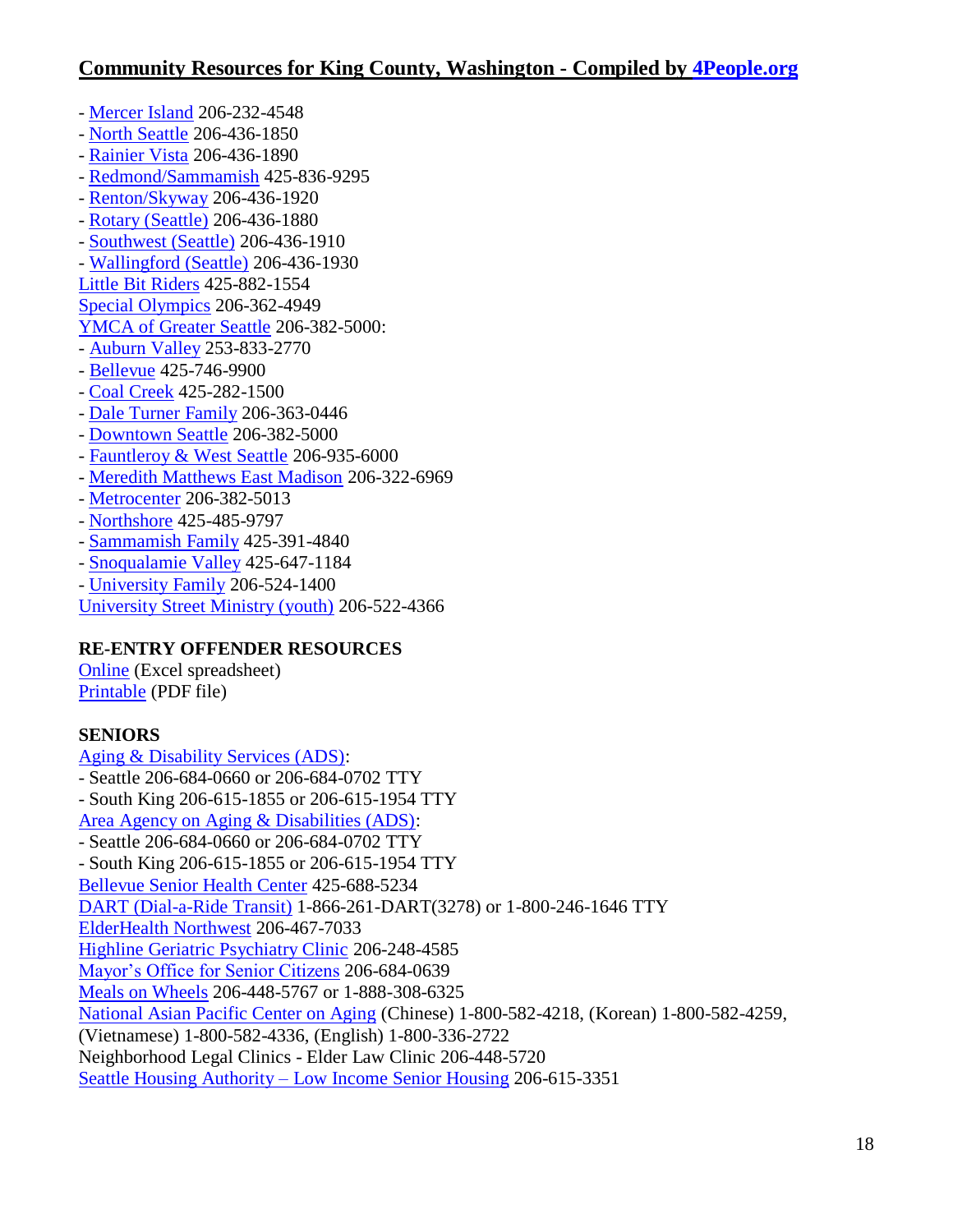#### Senior Centers:

- [Des Moines Senior Center](http://www.desmoineswa.gov/dept/senior/senior.html) 206-878-1642
- [Federal Way Senior Center](http://www.federalwayseniorcenter.org/) 253-838-3604
- [Greenwood Senior Center](http://www.greenwoodseniorcenter.org/) 206-297-0875
- [Northshore Senior Centers](http://www.northshoreseniorcenter.org/) 425-487-2441
- [NW Senior Center](http://www.nwseniorcenter.org/) 206-297-0403
- [Pike Market Senior Center & Food Bank](http://www.pikemarketseniorcenter.org/) 206-728-2773
- [Senior Center of West Seattle](http://www.sc-ws.org/) 206-932-4044 or 206-448-5025 TTY
- [Southeast Seattle Senior Center](http://www.southeastseattleseniorcenter.org/) 206-722-0317
- [Wallingford Community Senior Center](http://www.wallingfordseniors.org/) 206-461-<7825

[Senior Housing Assistance Group](http://www.housing4seniors.com/) 1-888-450-7424

[Senior Rights Legal Assistance](http://www.seniorservices.org/getting_assistance/all_programs/senior_rights_assistance.aspx) 206-448-5720 or 1-800-972-9990

[Senior Services of Seattle-King County](http://www.seniorservices.org/) 206-448-3110 or 1-888-435-3377 or 1-888-4-ELDERS [VA Puget Sound Health Care System](http://www.pugetsound.va.gov/) 206-762-1010 or 1-800-329-8387

#### **TECHNOLOGY PROGRAMS, INTERNET ACCESS, LITERACY & VITAL CONTENT Clic[k HERE](http://www.4people.org/mobile/countydocs/KingTechnology.html)** for the list

#### **TRANSPORTATION**

[DART \(Dial-a-Ride Transit\)](http://metro.kingcounty.gov/tops/bus/dart/dartinfo.html) 1-866-261-DART(3278) or 1-800-246-1646 TTY [Metro transit](http://transit.metrokc.gov/) 206-553-3000 or 206-684-1739 TTY

#### **UTILITIES, TELEPHONE & CELL PHONE**

[Assurance Wireless](http://www.assurancewireless.com/) (free for low income) 1-888-898-4888 [AT&T Wireless Lifeline Service](http://www.wireless.att.com/learn/articles-resources/community-support/lifeline-link-up.jsp) 1-800-377-9450 [CAMP Seattle](http://www.campseattle.org/) (energy assistance) 1-800-348-7144 [City of Seattle Utility Assistance](http://www.seattle.gov/humanservices/seniorsdisabled/mosc/utilassistance.htm) 206-684-0268 [Kent Food Bank & Emergency Services](http://www.skcfc.org/kentfoodbank/) (one-time utility assistance) 253-520-3550 [North Helpline \(utility assistance\)](http://www.northhelpline.org/) 206-367-3477 [Safelink Wireless](https://www.safelinkwireless.com/) (free for low income) 1-800-723-3546 [Washington Telephone Access Program](file:///C:/Users/Marilyn/Documents/4People/4People%20Website/Mobile/countydocs/âhttp:/www.dshs.wa.gov/wtap.shtmlâ)

#### **VETERANS SERVICES**

[County Veterans Coalition](http://www.cvcwashington.org/county/king.htm) [King County Veterans Program/a>](http://www.kingcounty.gov/socialservices/veterans.aspx)  - [Auburn/Renton 206-205-3211](http://www.kingcounty.gov/socialservices/veterans.aspx)  - [Seattle 206-296-7567](http://www.kingcounty.gov/socialservices/veterans.aspx)  [VA Puget Sound Health Care System](http://www.pugetsound.va.gov/) 206-762-1010 or 1-800-329-8387 [Vet's Edge Homeless Outreach](http://www.vetsedge.org/) 206-579-2205 **Veteran's Service Organizations (VSO):** [African American PTSD Association:](http://www.aaptsdassn.org/) - VARO Office, Seattle, 206-220-4505 [American Legion:](http://www.walegion.org/) - [Post 1, Seattle,](http://www.seattlewapost1.org/) 206-623-5967 - Post 11, Seattle, 206-364-7054

- [Post 15, Kent,](http://www.kentpost15.org/) 206-898-6368
- [Post 19, Renton,](http://wadistrict11.com/post19/index.htm) 425-228-3764
- Post 40, Ballard, 206-365-1539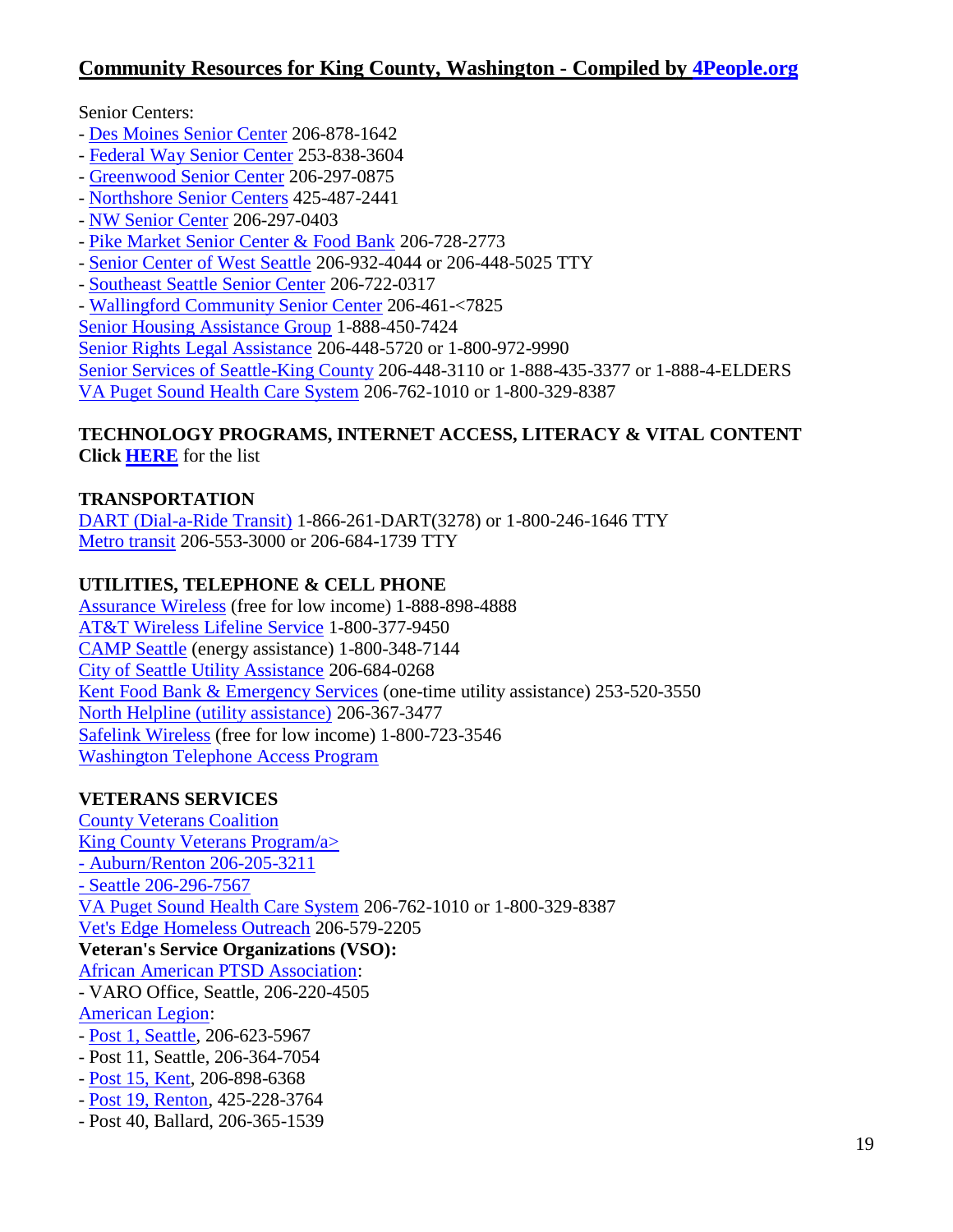- [Post 78, Auburn,](http://wadistrict11.com/post78/Index.htm) 253-939-5789 - [Post 79, Snoqualmie,](http://post79.org/) 425-830-7900 - Post 123, Magnolia, 206-285-6288 - Post 124, Seattle, 206-364-8775 - [Post 127, Bothell-Woodinville,](http://bothelllegion.org/) 425-402-0747 - [Post 134, Burien,](http://wadistrict11.com/post134/Index.htm) 206-439-0774 - [Post 138, University Place,](http://walegion138.org/) 253-460-1105 - Post 139, Seattle, 206-722-4997 - Post 159, Vashion Island, 206-463-5253 - Post 160, West Seattle, 206-935-9407 - [Post 161, Redmond,](http://www.post161.org/) 425-883-0161 - Post 170, Seattle, 206-283-1674 - Post 186, Seattle, 206-722-7036 - [Post 199, Carnation,](http://wadistrict11.com/post199/Index.htm) 425-333-6792 - Post 224, Acme, 360-595-2156 - [Post 227, Shoreline,](http://wadistrict11.com/post227/Index.htm) 425-640-7866 - [Post 232, Federal Way,](http://wadistrict11.com/post232/Index.htm) 253-941-7939 - [Post 235, Tukwila,](http://wadistrict11.com/post235/Index.htm) 206-246-9787 - [Post 239, Bellevue,](http://wadistrict11.com/post239/Index.htm) 425-455-2188 [AMVETS:](http://amvetswa.org/) - Post 3, Seattle, 206-364-7054 [Disabled American Veterans \(DAV\):](http://www.dav.org/) - Chapter 2, Seattle, 206-522-2632 - Chapter 23, Seattle, 206-937-7752 - Chapter 33, Kent, 425-277-0627 - Chapter 35, Seattle, 360-651-8266 - Chapter 43, Bellevue, 425-454-5650 [Marine Corps League:](http://www.mcleague.org/)  [-](http://www.mcleague.org/) [Detachment 336, Seattle,](http://www.seattlemarines.org/) 425-440-9506 - Detachment 989, Emumclaw, 360-825-3096 [National Association for Black Veterans, Inc:](http://www.nabvets.com/) - Seattle Chapter, Seattle, 206-322-2618 [Veterans of Foreign Wars \(VFW\):](http://www.vfwofwa.org/) - [Post 1263, Renton,](http://www.vfw1263.com/) 425-255-9010 - [Post 1949, Enumclaw,](https://www.facebook.com/VFW1949) 360-825-4722 - Post 2289, Seattle, 206-721-3146 - [Post 2713, Seattle,](http://vfwpost2713.wordpress.com/) 206-935-4352 - Post 2826, Vashon, 206-463-9549 - Post 2886, Federal Way, 206-838-3364 - [Post 2995, Redmond,](http://www.vfwpost-2995.org/) 425-883-2995 - [Post 3063, Seattle,](http://vfwseattle.com/wp/) 206-782-8618 - Post 3348, Seattle, 206-364-6433 - Post 3436, Issaquah, 425-392-8256 - Post 4137, Seattle, 206-522-3088 - Post 6599, Seattle, 206-722-6554 - [Post 6785 Kent-Meridian](http://kentvfw.org/) - [Post 9430, Seattle,](http://www.vfwskyway.org/) 206-772-9982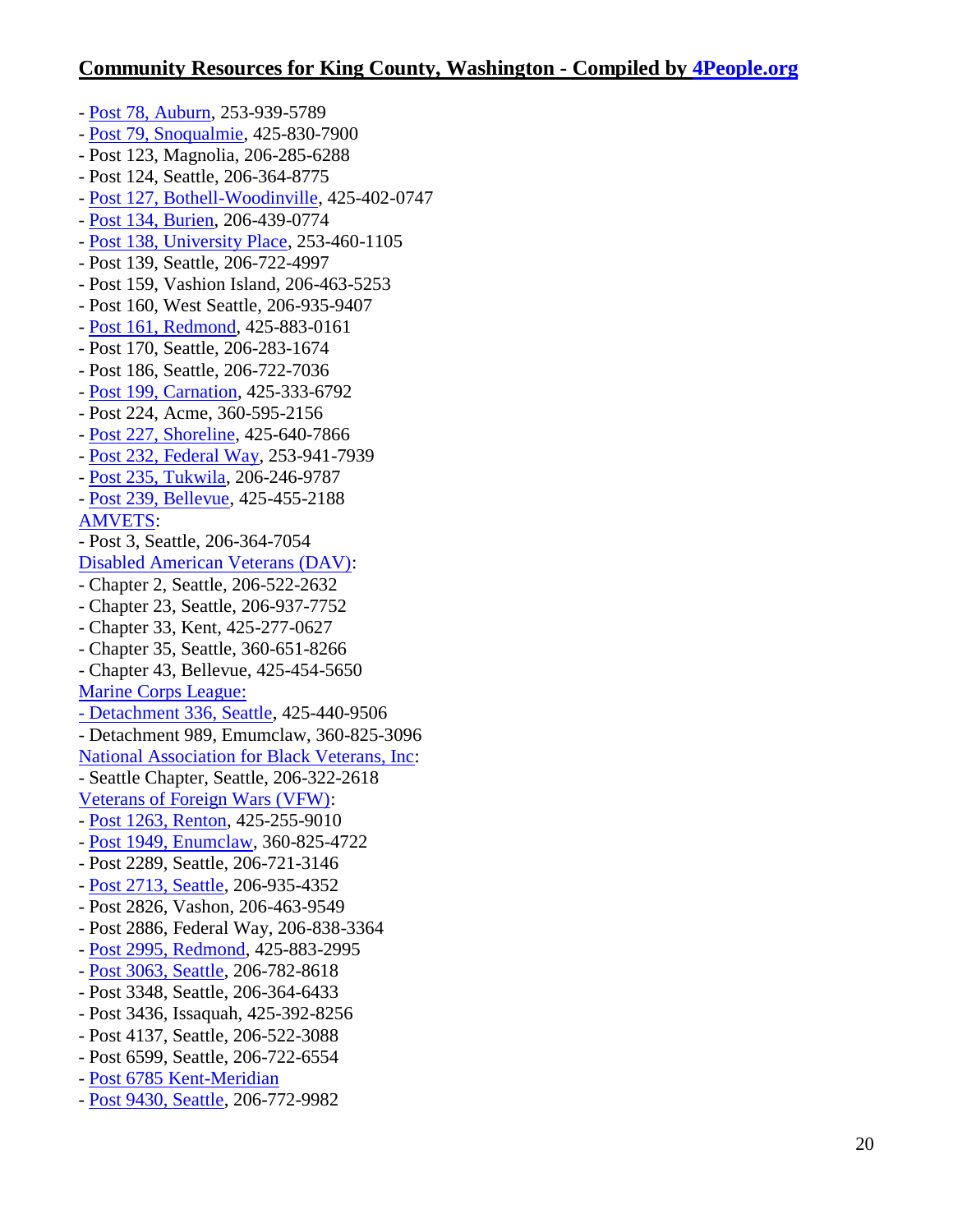[Vietnam Veterans of America](http://www.wavva.org/) - [Chapter 102, Seattle,](http://www.vva102.org/) 206-283-8991 **YOUTH GROUPS & SERVICES** [45th Street Homeless Youth Clinic](http://www.neighborcare.org/clinics/45th-street-medical-dental-clinic) 206-633-3350 [Atlantic Street Center Youth Services](http://www.atlanticstreet.org/programs/youth-devevelopment-program) 206-723-4073 [Auburn Youth Resources:](http://www.ayr4kids.org/) - Auburn Counseling Services 253-939-2202 - Auburn Substance Abuse Services 253-939-6946 - Enumclaw Counseling Services 253-939-2202 - Enumclaw Youth Drop-in Center 360-825-4586 - Runaway & Homeless Outreach Services 253-394-0276 - South King County Youth Shelter 253-735-3582 [Boys & Girls Clubs of King County](http://www.positiveplace.org/) 206-436-1800: - [Bainbridge Island](http://bi.positiveplace.org/) 206-855-8486 - [Ballard Club](http://www.ballard.positiveplace.org/) 206-436-1870 - [Way](http://fw.positiveplace.org/) 253-681-6510 - [Kirkland](http://kirkland.positiveplace.org/) 425-827-0132 - [Mercer Island](http://www.mi.positiveplace.org/) 206-232-4548 - [North Seattle](http://www.ns.positiveplace.org/) 206-436-1850 - [Rainier Vista](http://rv.positiveplace.org/) 206-436-1890 - [Redmond/Sammamish](http://rs.positiveplace.org/) 425-836-9295 - [Renton/Skyway](http://www.renway.positiveplace.org/) 206-436-1920 - [Rotary \(Seattle\)](http://www.rotary.positiveplace.org/) 206-436-1880 - [Southwest \(Seattle\)](http://sw.positiveplace.org/) 206-436-1910 - [Wallingford \(Seattle\)](http://www.wallingfordboysandgirlsclub.org/) 206-436-1930 Boy Scouts – [Chief Seattle Council](http://www.seattlebsa.org/) 206-725-5200 Camp Fire USA – [Central Puget Sound](http://www.campfire-usa.org/) 206-461-8550 or 1-800-451-CAMP [Catholic Community Services, University District Youth Center](http://www.ccsww.org/site/PageServer?pagename=homeless_udyc) 206-526-2992 [Central Area Youth Association](http://www.seattle-caya.org/) 206-322-6640 [Community for Youth](http://www.communityforyouth.org/) (dropout prevention) 206-325-8480 [Country Doctor Homeless Youth Clinic](http://www.kingcounty.gov/healthservices/health/personal/HCHN/services.aspx) (ages 12 - 23) 206-299-1600 ext 7 [EX3 Ron Sandwith Teen Center](http://www.ex3live.com/) 253-681-6500 [Girl Scouts of Western Washington](http://www.girlscoutsww.org/) 1-800-767-6845 [Homeless Youth Clinic \(Neighborcare Health\)](http://www.neighborcare.org/programs/homeless-youth-clinic) 206-633-7650 [Kirkland Teen Union Building](http://www.ktub.org/) 425-822-3088 [Lambert House \(gay, lesbian, bi, transgender\) 206-322-2515](http://www.lamberthouse.org/)  [Neighborcare Health 45th Street Homeless Youth Clinic](http://www.neighborcare.org/clinics/45th-street-medical-dental-clinic) 206-633-3350 [Peace for the Streets by Kids from the Streets](http://www.psks.org/) 206-726-8500 SDK Bridge - [Red Llama Technology Project](http://sdkbridge.com/youth.html) 206-973-7526 [Seattle Youth Garden Works](http://www.sygw.org/) 206-632-0352 Street Outreach Services: 206-625-0854 ext 107 [Street Youth Ministries](http://www.streetyouthministries.org/) (recreation & sports) 206-524-7301 ext 186 [Teenhope](http://www.shorelineschools.org/resources/CRT_Webpage/Pages/Teenhope.html) (shelter) 206-546-1010 [Teen Feed](http://www.teenfeed.org/) 206-522-4366 [Teen Internships](http://www.teenjobs.org/) 206-344-3310 [Teen Link \(crisis line\)](http://www.866teenlink.org/) 206-461-4922 or 1-866-TEENLINK [Tutor Hunt](http://www.tutorhunt.com/)